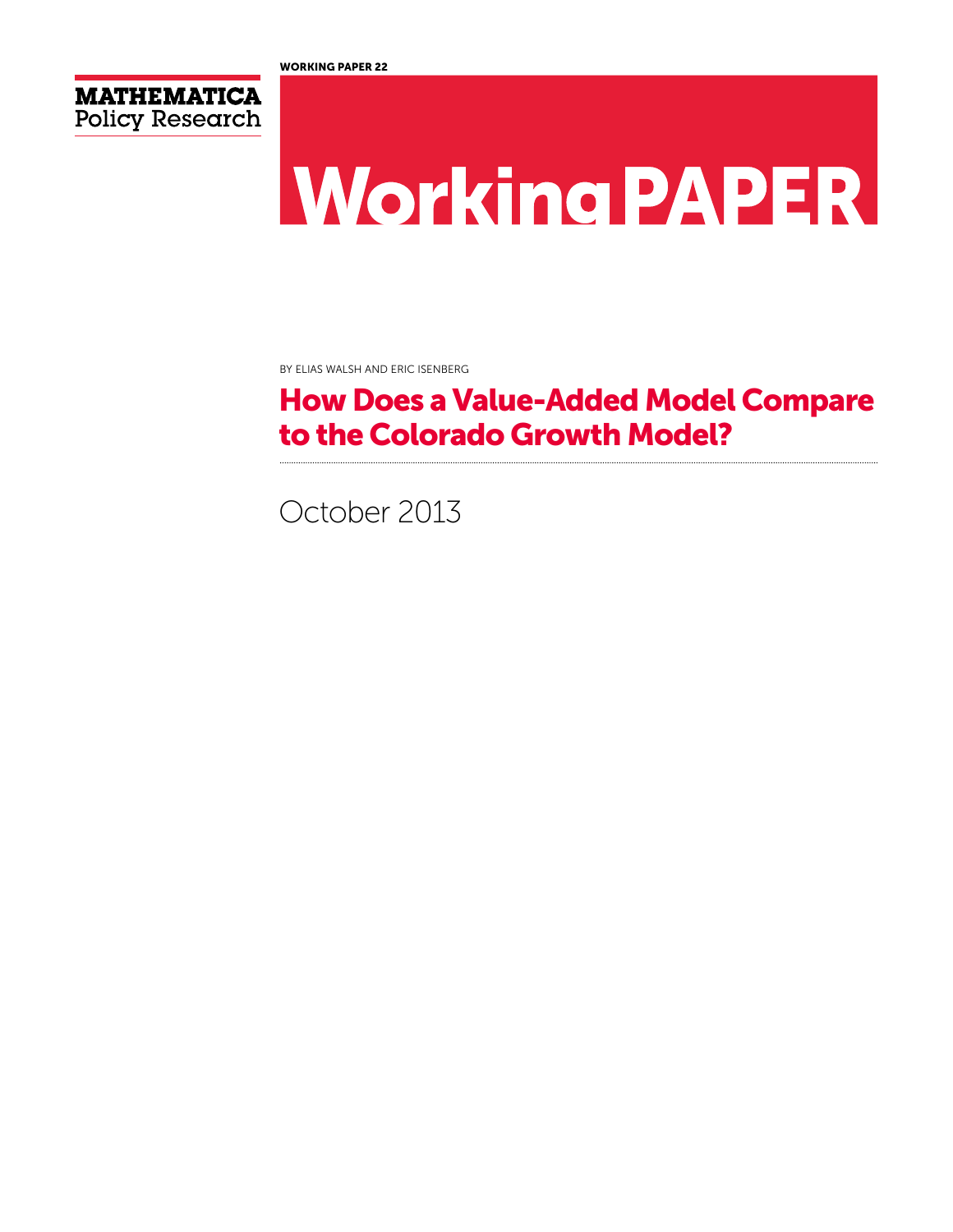#### **Abstract**

We compare teacher evaluation scores from a typical value-added model to results from the Colorado Growth Model (CGM), which eight states use or plan to use as a component of their teacher performance evaluations. The CGM assigns a growth percentile to each student by comparing each student's achievement to that of other students with similar past test scores. The median growth percentile of a teacher's students provides the measure of teacher effectiveness. The CGM does not account for other student background characteristics and excludes other features included in many value-added models used by states and school districts. This may lend the CGM more transparency for educators than a value-added model, but at a possible cost of fairness to teachers. Using data from the District of Columbia Public Schools, we examine changes in evaluation scores across the two methods for all teachers and for teacher subgroups. We find that use of the CGM in place of a value-added model depresses the evaluation scores for teachers with more English language learner students and increases the evaluation scores for teachers of lowachieving students. Our analyses suggest that the results may be explained by how the CGM adjusts for prior achievement and its exclusion of other measures of student disadvantage.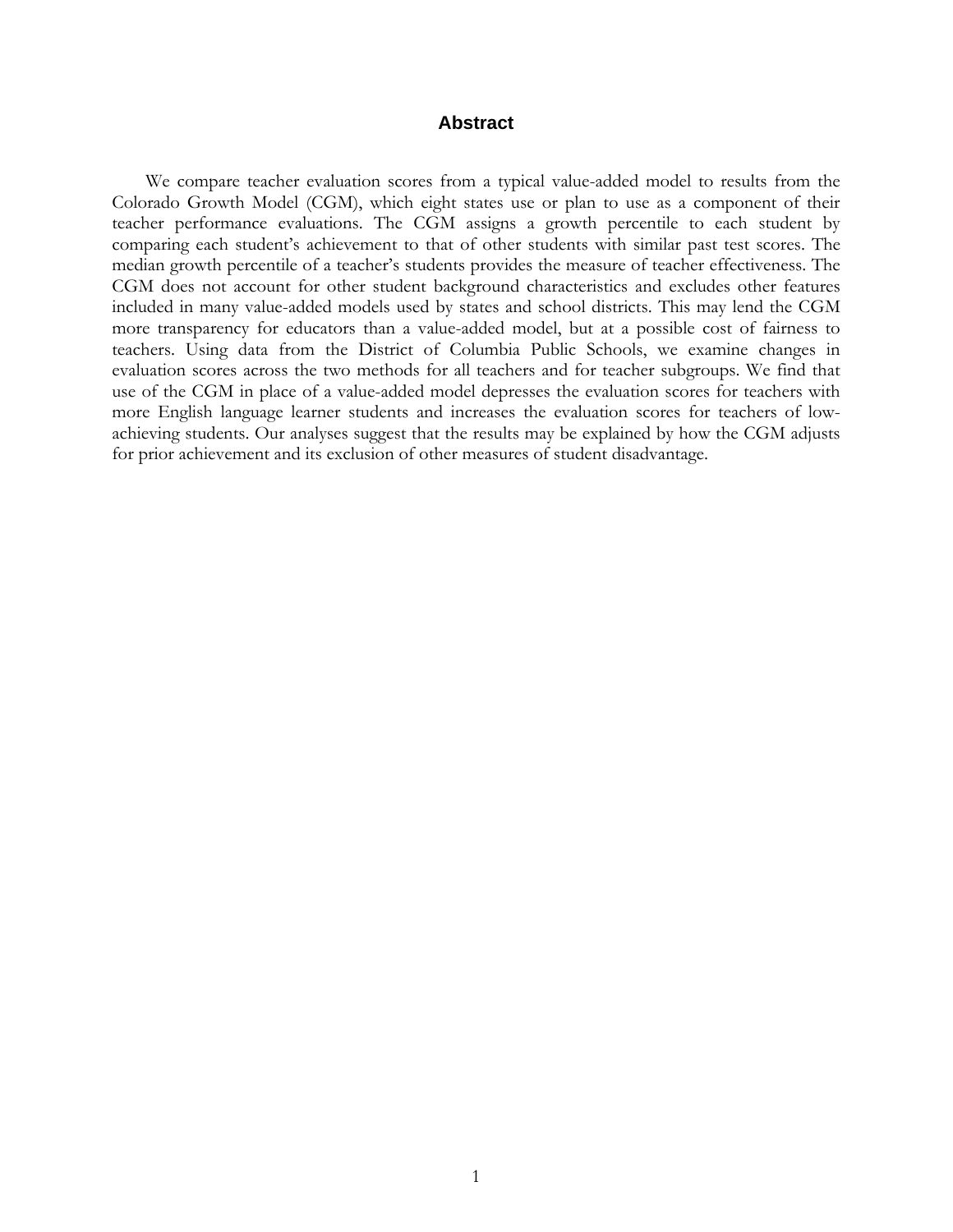# **I. INTRODUCTION**

#### **A. Measuring Teachers' Contributions to Student Achievement**

Spurred in some cases by the federal government's Race to the Top initiative, many states and school districts have included in their performance evaluations measures of teacher effectiveness based on student achievement data. States and districts that want to measure teacher effectiveness by using test scores must choose from a menu of options that include value-added models and the Colorado Growth Model (CGM). Value added is used to measure the performance of teachers in many states and districts, including the District of Columbia, Chicago, Los Angeles, and Florida. Massachusetts, Rhode Island, New Jersey, Virginia, and other districts use the CGM.<sup>1</sup>

Value added provides a measure of teachers' contributions to student achievement that accounts for factors beyond the teacher's control. The basic approach of a value-added model is to predict the standardized test score performance that each student would have obtained with the average teacher and then compare the average performance of a given teacher's students to the average of the predicted scores. The difference between the two scores—how the students actually performed with a teacher and how they would have performed with the average teacher—is attributed to the teacher as his or her value added to students' test score performance.

The CGM is a student-level model that assigns percentile ranks by comparing each student's current achievement to other students with similar past test scores. Each *student growth percentile* (SGP) indicates a relative rank for the student's academic growth during the school year. The median SGP of a teacher's students provides the measure of teacher effectiveness. The CGM does not account for student background characteristics such as status as an English language learner, the existence of a learning disability, or eligibility for free or reduced-price lunch (FRL).

Some policymakers view the choice between the CGM and value added as a choice between more transparency and less bias (Hawaii Department of Education 2013). Even though the method for calculating student growth percentiles is complex, the CGM does not adjust for student background characteristics, which may lend the CGM more transparency than a value-added model. However, the CGM also might unfairly disadvantage teachers with many English language learners, special education students, or FRL students. If teachers perceive that it is more difficult to obtain a high evaluation score if they teach disadvantaged students, they might seek to avoid teaching in schools that have many disadvantaged students.

Policymakers may also prefer the CGM because student growth percentiles can be computed with publicly available software that does not require extensive customization for use by a state or district. In contrast, a value-added model typically requires numerous decisions (for example, which student characteristics to include). However, other policymakers may prefer the flexibility provided by value-added models.

 <sup>1</sup> In Appendix Table A.1, we provide a complete list of states that use or plan to use the CGM in teacher evaluation systems.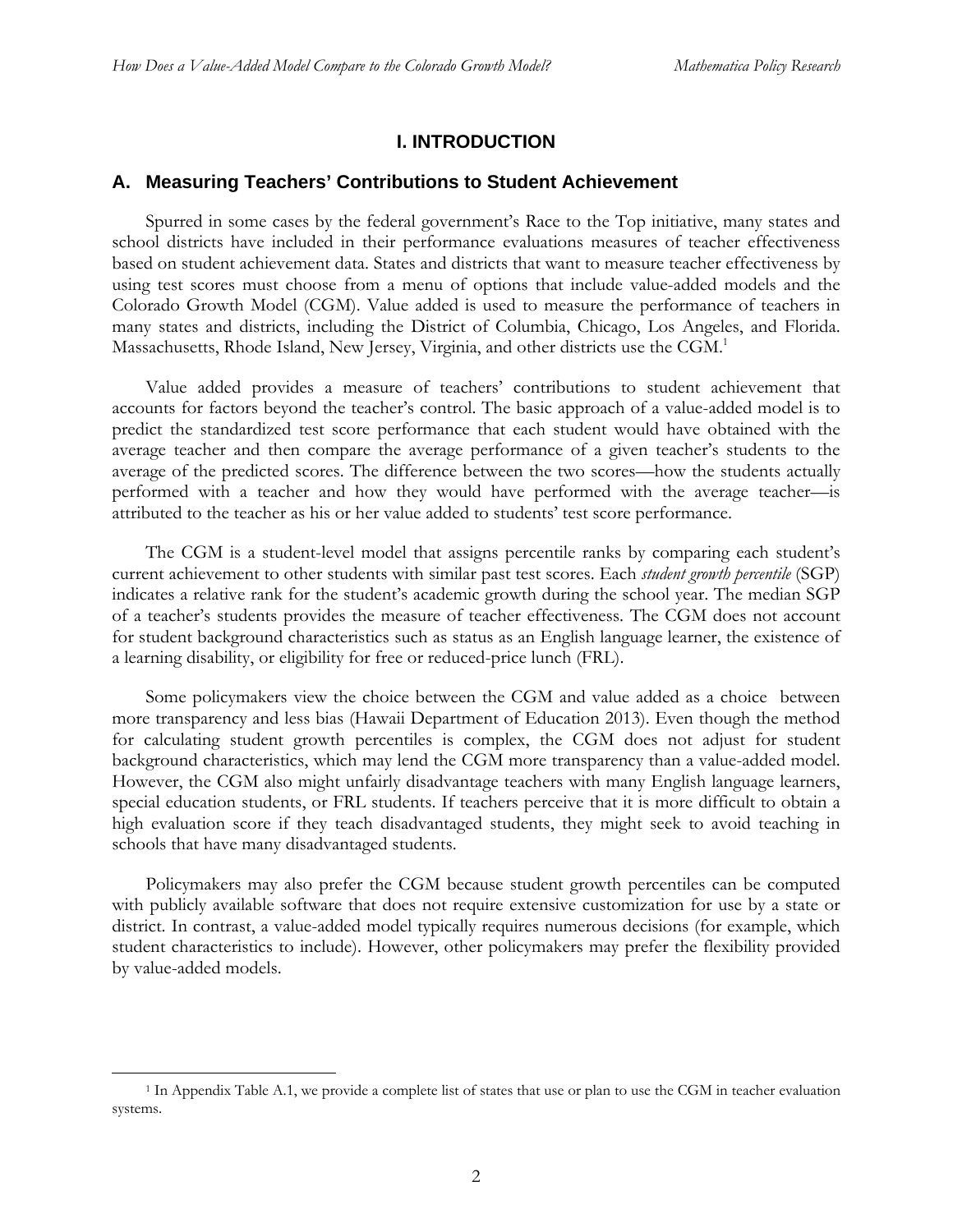# **B. Research Questions**

We compared estimates of teacher effectiveness from a value-added model to those from the CGM by examining two questions:

- 1. How large are the changes in evaluation scores when replacing a value-added model with the CGM?
- 2. Are the changes related to the characteristics of teachers' students?

To answer the questions, we used data on students and teachers in the District of Columbia Public Schools (DCPS) during the 2010–2011 school year to calculate value-added estimates and CGM measures of teacher effectiveness for the same teachers.

The CGM may induce bias because it does not account for student background characteristics and because of other differences between the CGM and value-added models.<sup>2</sup> Although we lack a benchmark for unbiased estimates that would allow us to test directly for bias, our analysis can suggest how large the bias might be and which teachers would most likely be affected by a change from the value-added model to the CGM. However, we cannot rule out the possibility that valueadded estimates are also biased because of the sorting of teachers to students on the basis of characteristics that are not accounted for in the value-added model.<sup>3</sup>

# **C. Earlier Literature Comparing Value-Added Models and the Colorado Growth Model**

Most of the earlier literature comparing the CGM to value-added models focused on schoollevel rather than on teacher-level estimates (Castellano 2011; Ehlert et al. 2012; Catellano and Ho 2012, 2013). Some of the school-level studies found substantive differences between estimates based on these competing models. Ehlert et al. (2012) found that school-level CGM estimates were lower for high-poverty schools relative to a school-level value-added model. Goldhaber et al. (2012), examining teacher-level estimates for North Carolina teachers, found that, although estimates from the two models were highly correlated, teachers of more disadvantaged students tended to receive lower scores on the CGM compared to a value-added model that accounted for other student background characteristics in addition to prior test scores. Wright (2010) also examined teacher-level estimates and found that, compared to the EVAAS value-added model, the CGM produces lower scores for teachers with more students who are FRL-eligible. The EVAAS model is more similar to the CGM than most value-added models, including the value-added model we examine, because it does not account for student background characteristics.<sup>4</sup>

<sup>&</sup>lt;sup>2</sup> For this discussion of bias, we have assumed that evaluation scores based on the two models are both intended to measure the same dimension of teacher effectiveness.

<sup>3</sup> However, growing evidence suggests that some value-added models provide measures of teacher effectiveness with small bias (Kane and Staiger 2008; Kane et al. 2013; Chetty et al. 2013).

<sup>4</sup> In addition, EVAAS includes random teacher effects rather than the fixed teacher effects used in the value-added model that we estimated. The random effects approach is similar to the CGM in that both rely on within- and betweenteacher variation to estimate how much students' current achievement depends on prior achievement. In contrast, a fixed effect model relies only on within-teacher variation to estimate the same relationship.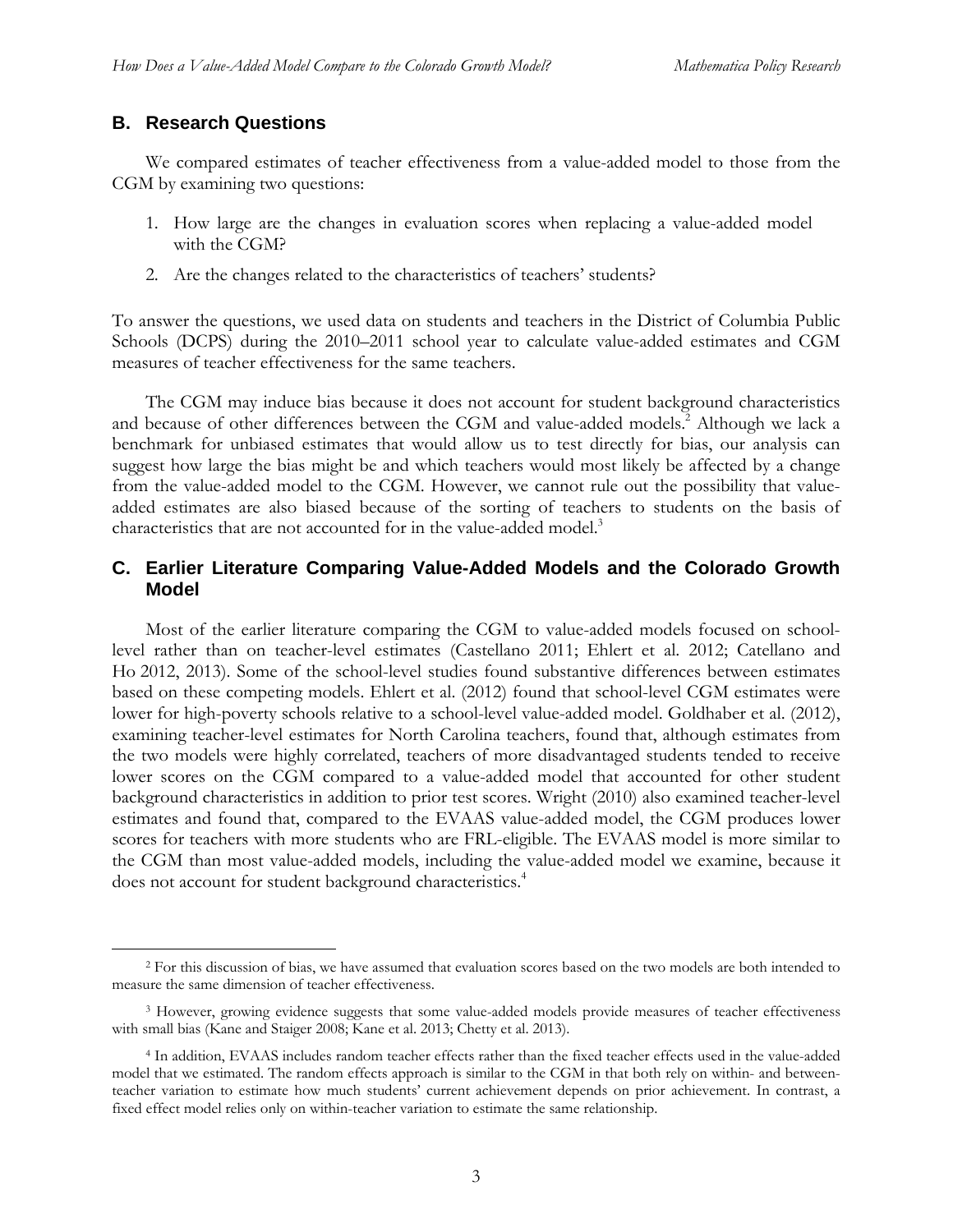We contribute to the existing literature in three ways. First, we provide new evidence of how a change from a value-added model to the CGM would affect teachers. To do so, we examine estimates in a context in which a value-added model is used with high-stakes consequences. Second, whereas earlier studies considered changes in the abstract, we document how changes would affect consequences for teachers in the DCPS IMPACT teacher evaluation system. Finally, by examining how evaluation scores would change for teachers of students with particular characteristics, we provide new evidence on the reasons for the pattern of changes.

#### **D. Overview of Findings**

The CGM estimates correlate with the value-added estimates at 0.93 in math and 0.91 in reading. Given the knifeblade nature of an evaluation system, however, even highly correlated results can cause some teachers who would be retained as a consequence of their value-added estimate to lose their jobs as a consequence of the CGM, or vice versa. Applying the rules of the multiplemeasure IMPACT evaluation system to evaluation scores that substitute CGM scores for valueadded scores, we found that 14 percent of teachers would change from one of the four broad performance categories to another as a result of shifting from the value-added model to the CGM. Changes in these categories have important consequences for teachers, ranging from the receipt of performance pay to dismissal.

We also found that, in general, teachers of students with low pre-test scores would fare better in the CGM than in a value-added model, but teachers with other types of disadvantaged students would fare worse. In contrast, previous work has found that teachers with many low pre-test students received lower CGM scores relative to scores from a value-added model.

We investigated the result further and found evidence that the patterns arise from a major distinction in how the CGM and value-added models are estimated. The CGM uses both withinand between-teacher comparisons to estimate how much students' current achievement depends on their prior achievement; therefore, teacher sorting could affect the estimated relationship in the case of a correlation between teacher effectiveness and student pre-test scores. To the contrary, the value-added model with teacher fixed effects uses only within-teacher comparisons to estimate this relationship; therefore, teacher sorting does not directly affect the estimated relationship. Thus, the CGM may overadjust for prior student performance and thereby help teachers with lower-achieving students. In contrast, by excluding student background characteristics, the CGM may hurt teachers with more disadvantaged students measured by these excluded characteristics.

# **II. IMPACT EVALUATION SYSTEM AND VALUE ADDED IN DC PUBLIC SCHOOLS**

## **A. The IMPACT Teacher Evaluation System**

In the 2009–2010 school year, DCPS launched IMPACT, a new teacher evaluation system. IMPACT, which placed teachers into one of four performance categories, carried significant consequences. Teachers who performed poorly—in the bottom category for one year or the secondlowest category for two consecutive years—were subject to separation; those in the top category were eligible for additional compensation. As part of its evaluation of teacher effectiveness, IMPACT incorporated value-added estimates.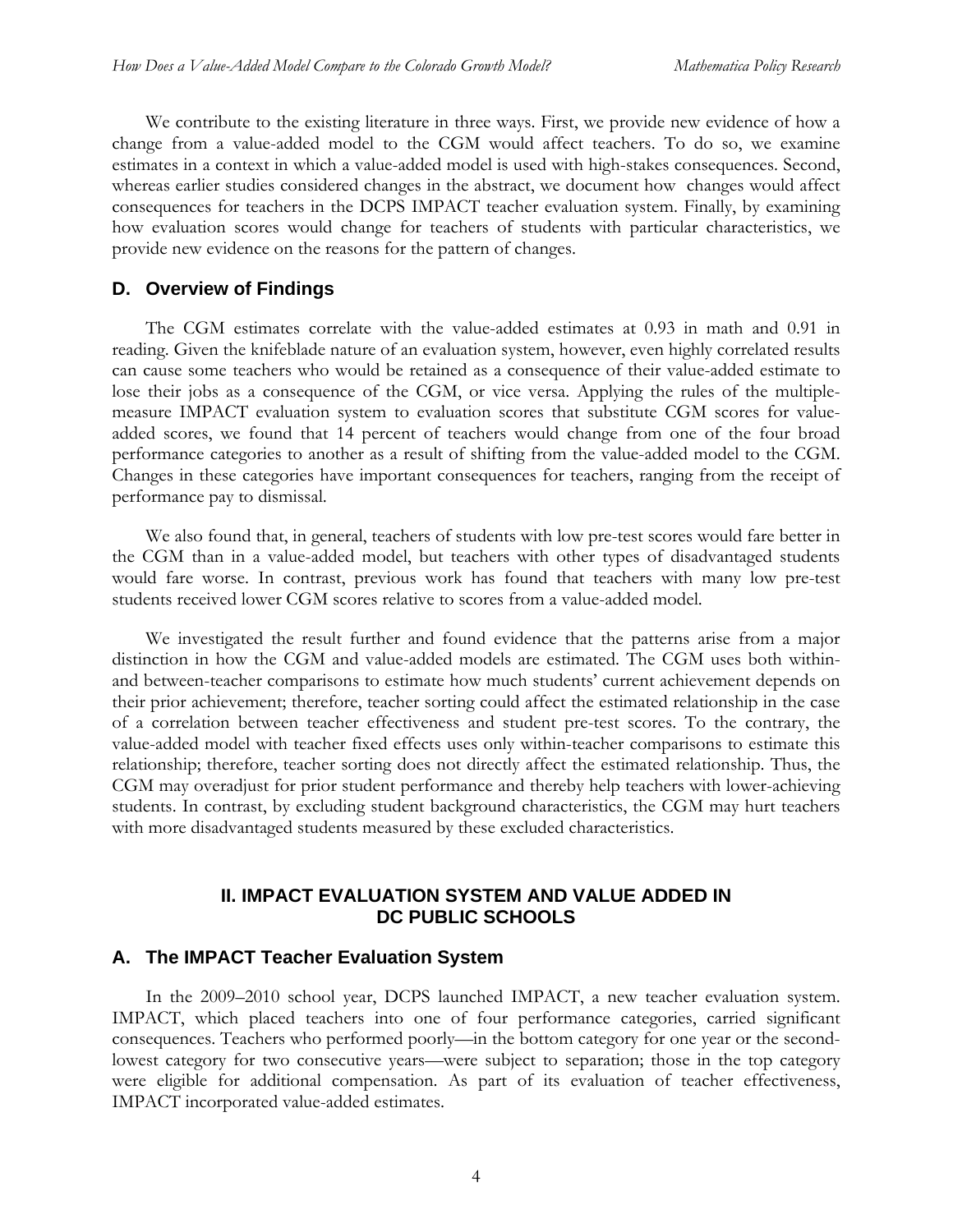For the 2010–2011 school year, individual value-added scores constituted 50 percent of the IMPACT score for general education DCPS teachers who taught math, reading/English language arts (ELA), or both subjects in grades 4 to 8. The rest of the IMPACT score was calculated by using a point-based formula that included scores from a series of structured classroom observations known as the Teaching and Learning Framework (TLF) (35 percent), a rating from the principal measuring the teacher's "commitment to the school community" (10 percent), and the school-level value-added score (5 percent) (District of Columbia Public Schools 2011).

Based on his or her IMPACT score, a teacher was placed into one of four performance categories that depended on strict cutoffs. Teachers in the lowest category (ineffective) were subject to separation at the end of the year. Those in the second-lowest category (minimally effective) in two consecutive years were also subject to separation. No high-stakes consequences applied to teachers in the third category (effective). Teachers in the highest category (highly effective) were eligible for additional compensation. In the 2010–2011 school year, of the teachers with value-added scores as part of their evaluation, 3 percent were ineffective, 28 percent minimally effective, 66 percent effective, and 3 percent highly effective.

To incorporate a value-added estimate into a teacher's IMPACT score, DCPS translated valueadded estimates into Individual Value Added (IVA) scores based on a formula that gave each teacher a score from 1.0 to 4.0. The formula made a Fahrenheit-to-Celsius–type of translation from the original value-added estimate—measured in terms of DC Comprehensive Assessment System (CAS) test score points—to the 1.0 to 4.0 scale.<sup>5</sup> Scores for the other components were also on a scale from 1.0 to 4.0. All components were combined with the IVA score by using weights to form a teacher's overall IMPACT score. For teachers who taught both math and reading/ELA, the two IVA scores were averaged.

#### **B. The DCPS Value-Added Model**

We estimated teacher value added for math and reading by using data on DCPS students and teachers during the 2010–2011 school year according to the method described in Isenberg and Hock (2011), from which the description below is taken.<sup>6</sup> In brief, the value-added model was estimated in two regression steps and two subsequent steps to adjust estimates for comparability across grades and to account for imprecise estimates.

1. **Measurement error correction**. Measurement error in the pre-test scores will attenuate the estimated relationship between the pre- and post-test scores. We adjusted for measurement error by using an errors-in-variables correction (eivreg in Stata) that relies on published information on the test-retest reliability of the DC CAS. We used an errors-in-variables regression to regress the post-test score on the pre-test scores, student background characteristics, and grade and teacher indicators. Because the errors-in-variables regression does not allow standard errors to be clustered by student, we obtained adjusted post-test scores, which subtract the predicted effects of the

<sup>&</sup>lt;sup>5</sup> The translation method used in the analysis differs slightly from the one used by DCPS in the 2010–2011 school year. It is more similar to the method used in the 2011–2012 and 2012–2013 school years.

<sup>6</sup> Although the value-added model used by DCPS has since incorporated several changes, our analysis is based on the value-added model used during the 2010–2011 school year.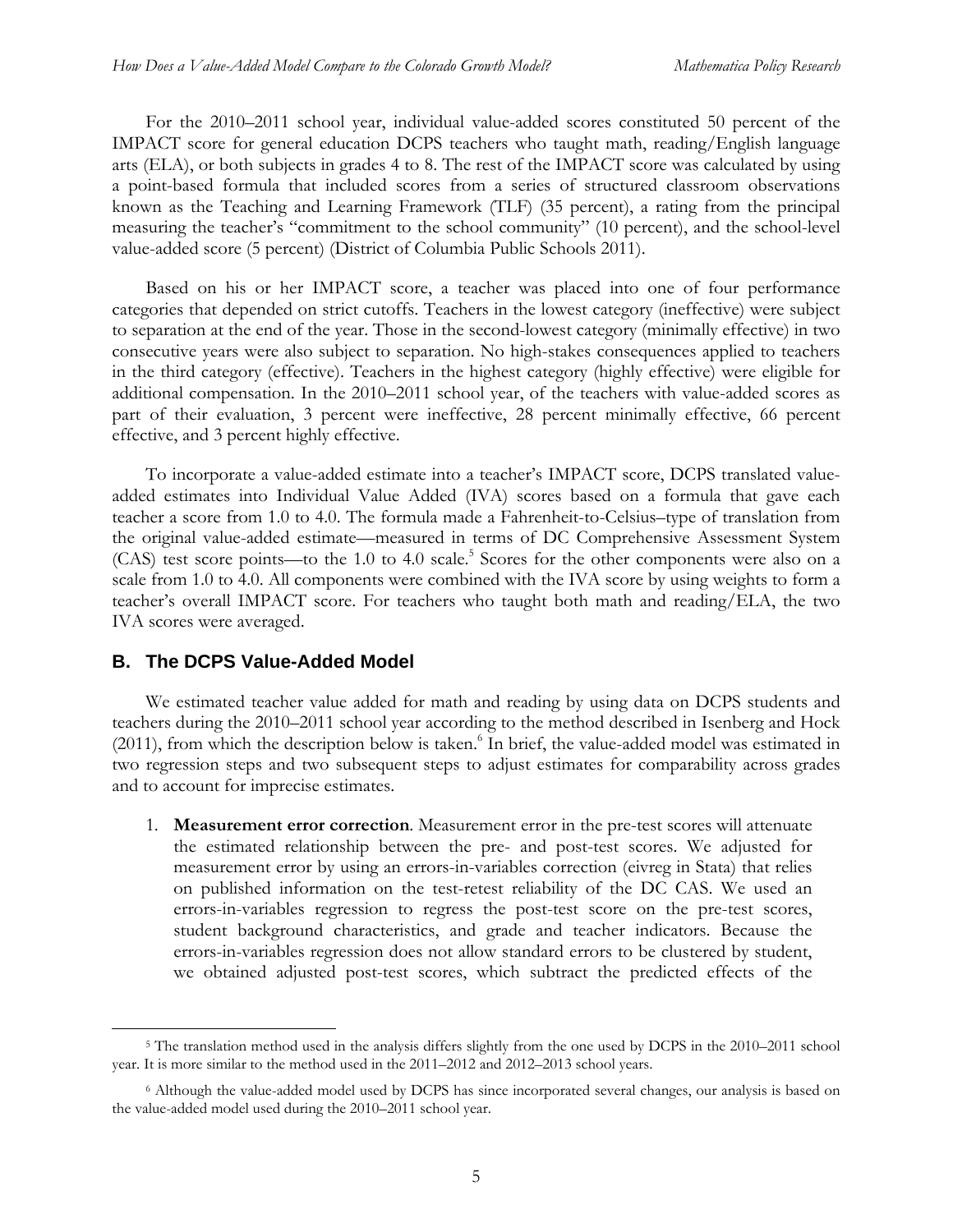pre-test scores from the post-test scores, the results of which we used to obtain the initial teacher effects in the next step.

- 2. **Main regression**. We estimated teacher effects by regressing the adjusted post-test scores from the first step on student background characteristics and teacher-grade indicators, clustering standard errors by student. In this regression, the initial teacher value-added estimates were the coefficients on the teacher indicators, with their variance given by the squared standard errors of the coefficient estimates. Appendix A provides the statistical details.
- 3. **Combine teachers' estimates across grades**. We combined teachers' estimates into a single value-added estimate when the teacher taught students in several grades. We made teachers' estimates comparable across grades and then combined them by using a weighted average. To do so, we standardized the estimated regression coefficients within each grade so that the means and standard deviations of their distributions were the same. When combining the standardized estimates, we based the weights on the number of students taught by each teacher to reduce the influence of imprecise estimates obtained from teacher-grade combinations with few students.
- 4. **Empirical Bayes procedure**. We used an Empirical Bayes (EB) procedure as outlined in Morris (1983) to account for imprecise estimates. These "shrinkage" estimates were approximately a precision-weighted average of the teacher's initial estimated effect and the overall mean of all estimated teacher effects. We calculated the standard error for each shrinkage estimate by using the formulas provided by Morris (1983). As a final step, we removed from our analysis any teachers with fewer than 15 students and recentered the shrinkage estimates to have a mean of zero.

## **III. COLORADO GROWTH MODEL**

Damian Betebenner (2007) developed the CGM for the Colorado Department of Education (CDE). The CDE and other states and districts use the CGM to provide data on individual student academic growth as well as on school- and district-level performance (CDE 2009).<sup>7</sup> Betebenner et al. (2011) present a rationale for using SGP measures in teachers' evaluations that are based on multiple measures of effectiveness. Beginning in the 2013–2014 school year, the CDE will also allow local education agencies to use the CGM to measure teacher effectiveness (CDE 2013). Other states have already adopted the CGM to measure teacher effectiveness (Appendix Table A.1). For teachers' evaluations, some of these states will use student growth percentiles at the school level rather than at the teacher level.

The CGM can be implemented by using a package for the R statistical software program, which its developers freely provide online with documentation. The CGM employs a different approach than a typical value-added model. In the first step, the CGM estimates an SGP for each student (Betebenner 2007). The SGP is a student's academic achievement rank in a given year, grade level, and subject relative to the achievement of other students with the same baseline score or history of scores. Thus, a student with an SGP of 50 is said to perform on the post-test as well as or better

 <sup>7</sup> The District of Columbia Public Charter School Board uses the CGM as a component of its school performance reports (Office of the State Superintendent of the District of Columbia Public Schools 2011).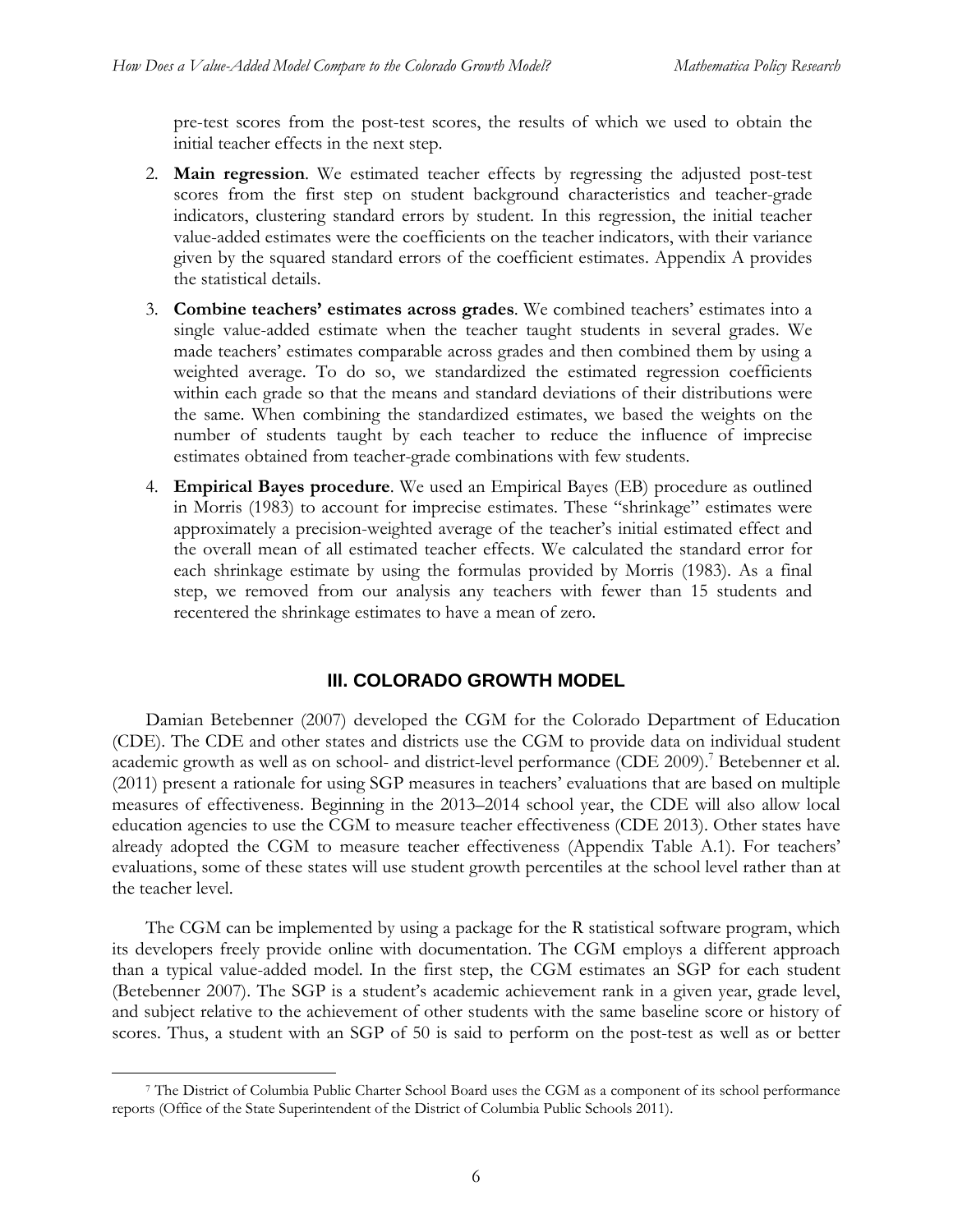than half of the students with the same pre-test score (or scores) while a student with an SGP of 90 is said to have exceeded the post-test performance of all but 10 percent of the students with the same pre-test score. The CGM performs the first step through a series of 100 quantile regressions conducted at each percentile of the distribution of student achievement on the post-test.

In the second step, the CGM attributes academic growth to teachers as measured by using the SGP. We obtained a measure of teacher effectiveness in DCPS based on the CGM by calculating the median SGP of students linked to the teacher.

The procedure to obtain a measure of teacher effectiveness based on the CGM differs from the procedure we used to estimate teacher value added on several dimensions, although value-added specifications can vary substantially. Unlike the value-added model, the CGM does not include information on students' opposite subject pre-tests or any student background characteristics other than same-subject pre-test scores. The CGM includes additional years of pre-test scores for students when these earlier scores are available, and allows for more flexibility in how current scores depend on prior scores. The additional information and flexibility may, in part, compensate for the CGM's exclusion of other observable characteristics. The CGM does not implement any direct correction for measurement error in the pre-test scores. For teachers linked to students in multiple grade levels, the CGM makes no distinction between SGPs of students in different grades when calculating the median SGPs, though it is possible that the quantile regression approach may make the multiplegrade issue less of a concern than it would be for a more typical value-added model.<sup>8</sup> Finally, no shrinkage is performed on the CGM value-added scores. Appendix B outlines the technical details of the CGM.

#### **IV. METHODS AND DATA**

We estimated value added and median growth percentiles for the 334 math teachers and 340 reading/ELA teachers in grades 4 through 8 who taught at least 15 eligible students during the 2010–2011 school year, the threshold used by DCPS to determine eligibility to receive a value-added estimate as part of the evaluation. We then compared the two sets of evaluation scores in four ways. First, we calculated correlations between value added and median growth percentiles for math and reading estimates. Second, we scaled both sets of scores to have a standard deviation of one and a mean of zero and calculated the average absolute difference in standard deviations of teacher valueadded estimates for math and reading. Third, we transformed both sets of scores into percentile ranks and calculated percentiles of absolute changes in ranks between the two sets of scores for math and reading. Finally, we calculated the proportion of teachers who would change IMPACT effectiveness categories if value-added estimates were replaced with median growth percentiles. To do so, we converted both sets of evaluation scores into the IVA evaluation component and calculated two sets of IMPACT scores. We scaled the median growth percentiles to have the same standard deviation and mean as the value-added scores before converting to IVA so that the same conversion method could be applied to both sets of scores.<sup>9</sup>

 <sup>8</sup> The SGP estimates do not depend on the scale of the assessment (Briggs and Betebenner 2009).

<sup>9</sup> We used a conversion method that differs from the method used by DCPS in the 2010–2011 school year. Our method sets cut points for each possible IVA score such that the mean value-added estimate would be mapped to 2.5, 10 percent of teachers would receive a score of 1.0, and 10 percent of teachers would receive an estimate of 4.0 if the estimates had a normal distribution.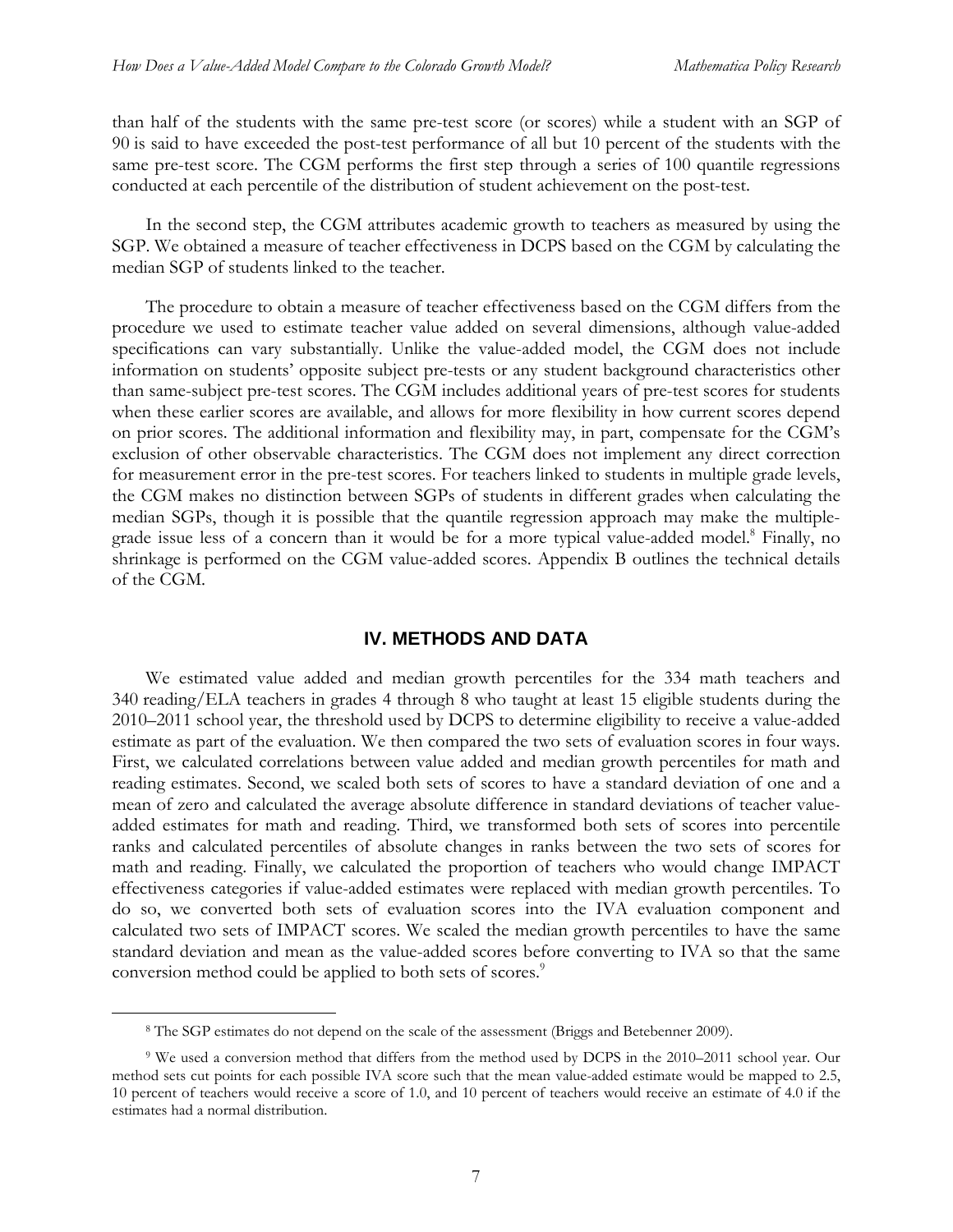To make comparisons of the effect of switching from value added to the CGM, we examined how teachers with "many" and "few" disadvantaged students would fare under both models. We defined a teacher as teaching many disadvantaged students by calculating the percentage of students with a given characteristic for all teachers and then finding the percentage of students that corresponded to a teacher at the 90th percentile of the distribution of teachers. Similarly, we defined a teacher as teaching few disadvantaged students at the 10th percentile. In Table 1, we present the summary statistics for the teachers in our math and reading samples. For example, math teachers with 96.1 percent of FRL-eligible students were at the 90th percentile of the distribution of teachers in terms of the proportion of such students in teachers' classrooms. Teachers at the 10th percentile of the distribution had 23.4 percent of their students FRL-eligible. For reading/ELA teachers, the percentiles were similar. Pre-test scores were measured in standard deviations of student achievement, which we adjusted to be constant across grades.

Using regression analysis, we calculated the effect of replacing value-added estimates with median growth percentiles for teachers of students with high and low levels of disadvantage. We calculated the difference between the two evaluation scores (in standard deviations of teacher value added) for each teacher and used that as the dependent variable in a teacher-level regression.<sup>10</sup> The explanatory variables were the proportion of each teacher's students with the characteristics in Table 1. We included these characteristics individually in separate regressions and simultaneously in one regression.<sup>11</sup> We then scaled the regression coefficients to reflect the effect of moving from the low level of disadvantage to the high level indicated in Table 1. We estimated separate regressions for math and reading.

At least three factors could affect which teachers achieve the largest changes between the CGM and value added. First, given that the CGM does not account for student background characteristics, an evaluation system that uses the CGM as its measure of teacher effectiveness in place of a valueadded model may penalize teachers who teach many disadvantaged students.

<sup>&</sup>lt;sup>10</sup> We calculated standard errors robust to heteroskedasticity. We weighted observations based on the number of students contributing to the teacher's value-added estimate.

<sup>&</sup>lt;sup>11</sup> In the regression that included all characteristics simultaneously, we also included the average prior attendance and the average opposite-subject pre-test score of teachers' students because the value-added model also accounted for these characteristics.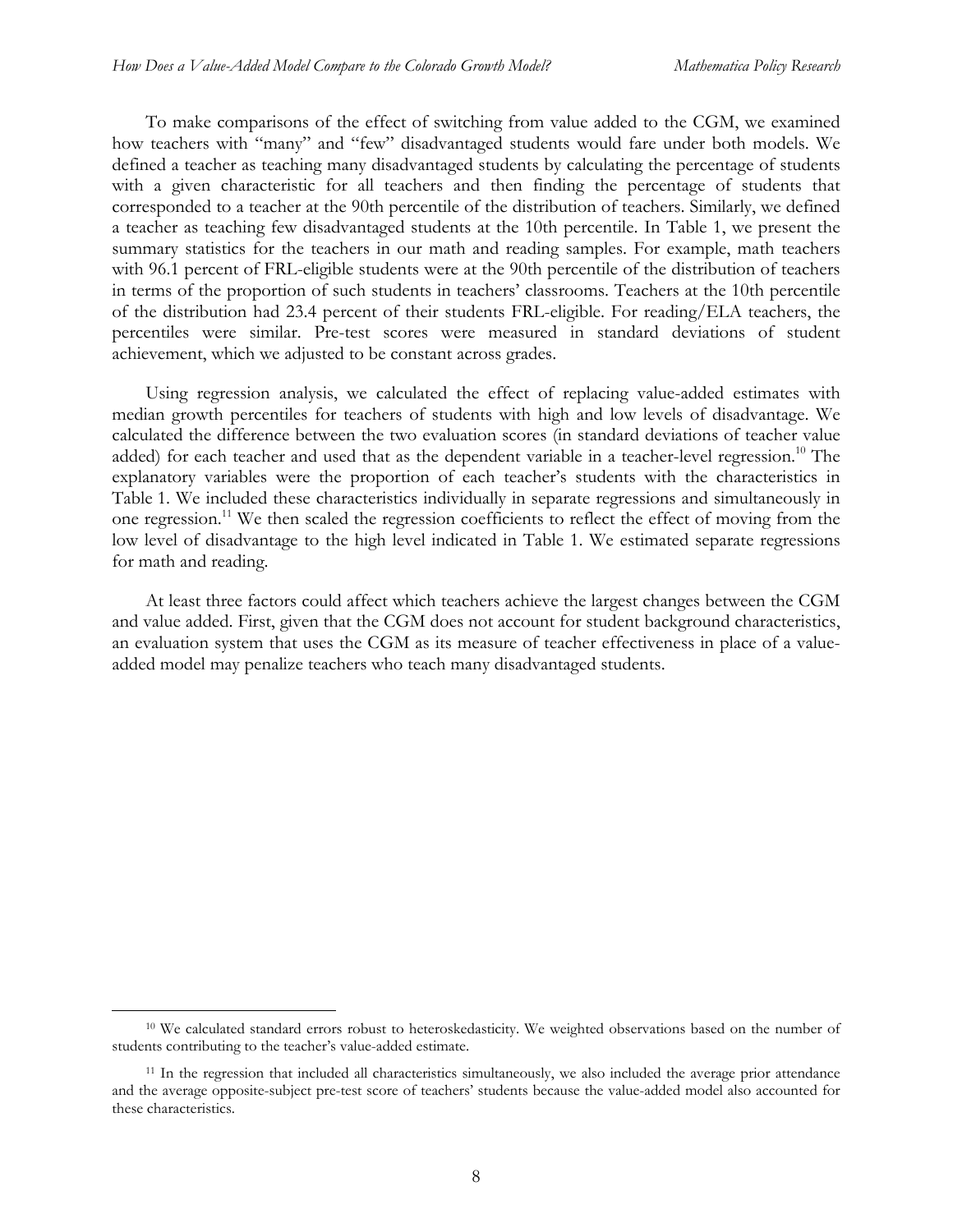|                                          | Math      |            | Reading   |            |
|------------------------------------------|-----------|------------|-----------|------------|
| Characteristic                           | Low Level | High Level | Low Level | High Level |
| English Language Learner                 | $0.0\%$   | 33.0%      | $0.0\%$   | 25.5%      |
| Learning Disability                      | $0.0\%$   | 20.9%      | $0.0\%$   | 20.7%      |
| Eligible for Free or Reduced-price Lunch | 23.4%     | 96.1%      | 22.6%     | 96.2%      |
| Pre-test Score (same-subject)            | 0.73      | $-0.65$    | 0.68      | $-0.62$    |

#### **Table 1. Comparison Levels for Teachers of Students with High and Low Levels of Disadvantage**

Source: Administrative data from DCPS and the Office of the State Superintendent of Education of the District of Columbia (OSSE).

Notes: The high level of disadvantage is the 90th percentile of the average student characteristic at the teacher level, and the low level is the 10th percentile. The percentiles are reversed for the pre-test score.

> The table is based on teacher-level averages of student characteristics for the 334 math teachers and 340 reading/ELA teachers in grades 4 through 8 with value-added estimates.

Second, whereas our value-added model accounts for measurement error in the pre-tests by using an errors-in-variables technique (Buonaccorsi 2010), the CGM does not apply a similar correction. The errors-in-variables correction produces a steeper relationship between pre-tests and achievement than that obtained from a model with no adjustment. The result is likely to be a lower level of achievement for students with relatively low pre-test scores, thereby attributing more of a student's achievement level at post-test to his or her starting point rather than to the student's current teacher. Thus, the correction may help teachers of students with lower pre-test scores. The CGM does not provide for a similar correction and therefore may reduce the evaluation scores of teachers of low pre-test students relative to the evaluation scores they would have achieved in a value-added model.<sup>12</sup>

However, a third factor could work in the opposite direction. Given that the value-added model includes teacher fixed effects (binary indicators for each teacher-grade combination in the analysis file), the adjustment for prior achievement is based on comparisons of students with higher and lower levels of prior achievement who were taught by the same teacher. Holding teacher quality constant, the comparisons can identify the degree to which prior achievement affects current achievement. The exclusion of such fixed effects, as in the case of the CGM, means that the adjustment for prior achievement is based in part on comparisons of students with different teachers. Thus, the CGM risks confounding the structural relationship between pre-test scores and achievement—one that is based on how much students learn during the year with an average teacher—with the way in which teachers are matched to students. For example, take the case of more effective teachers teaching at schools with higher-achieving students.<sup>13</sup> In this example, even if

 <sup>12</sup> The CGM estimates a flexible relationship between pre-test scores and achievement, which could contribute to the magnitude of this difference because the relationship between pre-tests and achievement is typically flatter for highand low-scoring students than for students in the middle of the distribution of pre-test scores. However, the effect that measurement error in pre- and post-tests has on SGP estimates is not well understood, in part because the CGM uses quantile regression. Thus, the direction and magnitude of potential bias in the CGM from measurement error is unknown.

<sup>&</sup>lt;sup>13</sup> Recent work has found that, on average, disadvantaged students may be less likely to be taught by the most effective teachers, though the differences are small and depend on the districts or grade levels studied (Glazerman and Max 2011; Mansfield 2012; Sass et al. 2012).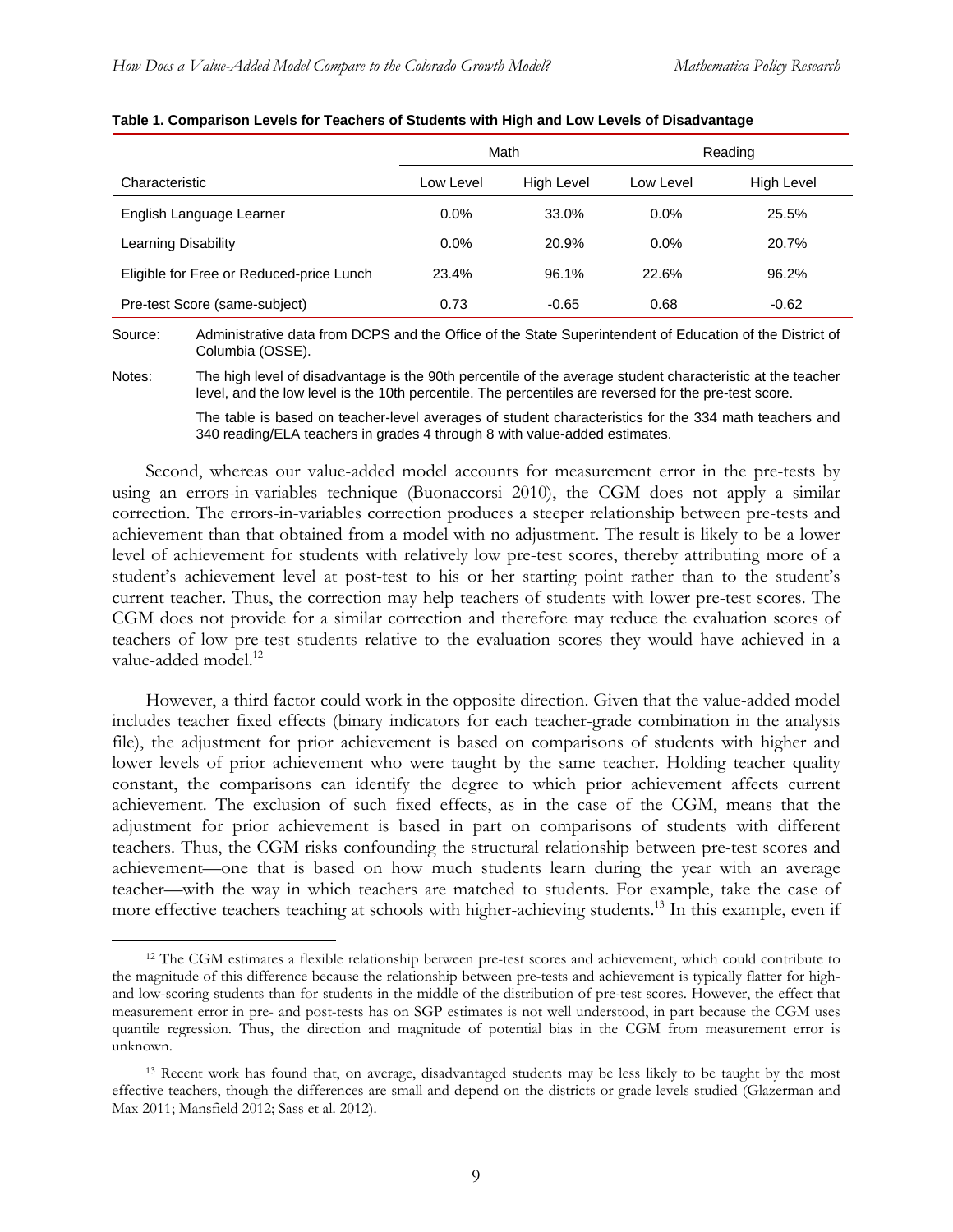students retained no knowledge from year to year such that there was no structural relationship between pre-test scores and achievement, pre-test scores and effective teaching would be positively correlated. Thus, the SGP for a student with a low pre-test score would reflect both the lower average effectiveness of teachers of similar students and the lower predicted achievement for the student. As a result, teachers of students with low pre-test scores would receive higher scores under the CGM than under the value-added model. It is thus an empirical question of which effect dominates.

Other differences in the production of CGM measures compared to measures produced by a value-added model could affect the distribution of changes. As recommended in Betebenner (2007), we calculate SGPs that account for as many as three prior same-subject test scores for each student, whereas the value-added model used one prior same-subject test score and one prior oppositesubject test score.<sup>14</sup> Unlike the value-added model, the CGM does not standardize estimates by grade level or use empirical Bayes shrinkage, both of which could also affect which teachers have larger changes.

The data contained information on students' test scores and background characteristics and, importantly for the estimation of value added, enabled students to be linked to their teachers. DCPS students in grades 3 through 8 and in grade 10 took the DC CAS math and reading tests. Our analysis was based on students who were in grades 4 through 8 during the 2010–2011 school year and who had both pre- and post-test scores. To enable us to compare teachers across grades, we standardized student test scores within subject, year, and grade to have a mean of zero and a common standard deviation. We excluded students who were repeating the grade; therefore, in each grade, we compared only students who completed the same tests. Isenberg and Hock (2011) provide complete details of the data used for the value-added model.

#### **V. RESULTS**

#### **A. Magnitude of Differences**

We found substantive differences between evaluation scores based on the GCM and the valueadded model. The evaluation scores were correlated at 0.93 for math and 0.91 for reading (Table 2, row 1). The level of correlation might suggest a high degree of similarity, but even high correlations can obscure substantive differences in estimates for individual teachers. As seen in Figure 1, the changes are substantial for many teachers. A scatter plot for reading evaluation scores is similar (Appendix Figure C.1). We find that the average teachers' estimates differ by 0.29 standard deviations of teacher value added in math and 0.33 standard deviations in reading (row 2).

As an alternative approach, we compared the percentile ranks of teachers under the two models and found evidence of some substantial differences. We show the magnitude of the changes by comparing percentile ranks in Table 2, rows 3 through 5. We found that the median math and reading/ELA teacher moved 6 percentiles in the distribution of effectiveness. Five percent of teachers moved at least 22 percentiles in the distribution for math and 25 percentiles in reading. The largest change for an individual teacher was 48 percentiles.

<sup>&</sup>lt;sup>14</sup> As a sensitivity test, we also compared evaluation scores based on the CGM by using only a single year of prior same-subject test scores. Results were similar to those from the CGM that used three pre-tests (Appendix Table C.1).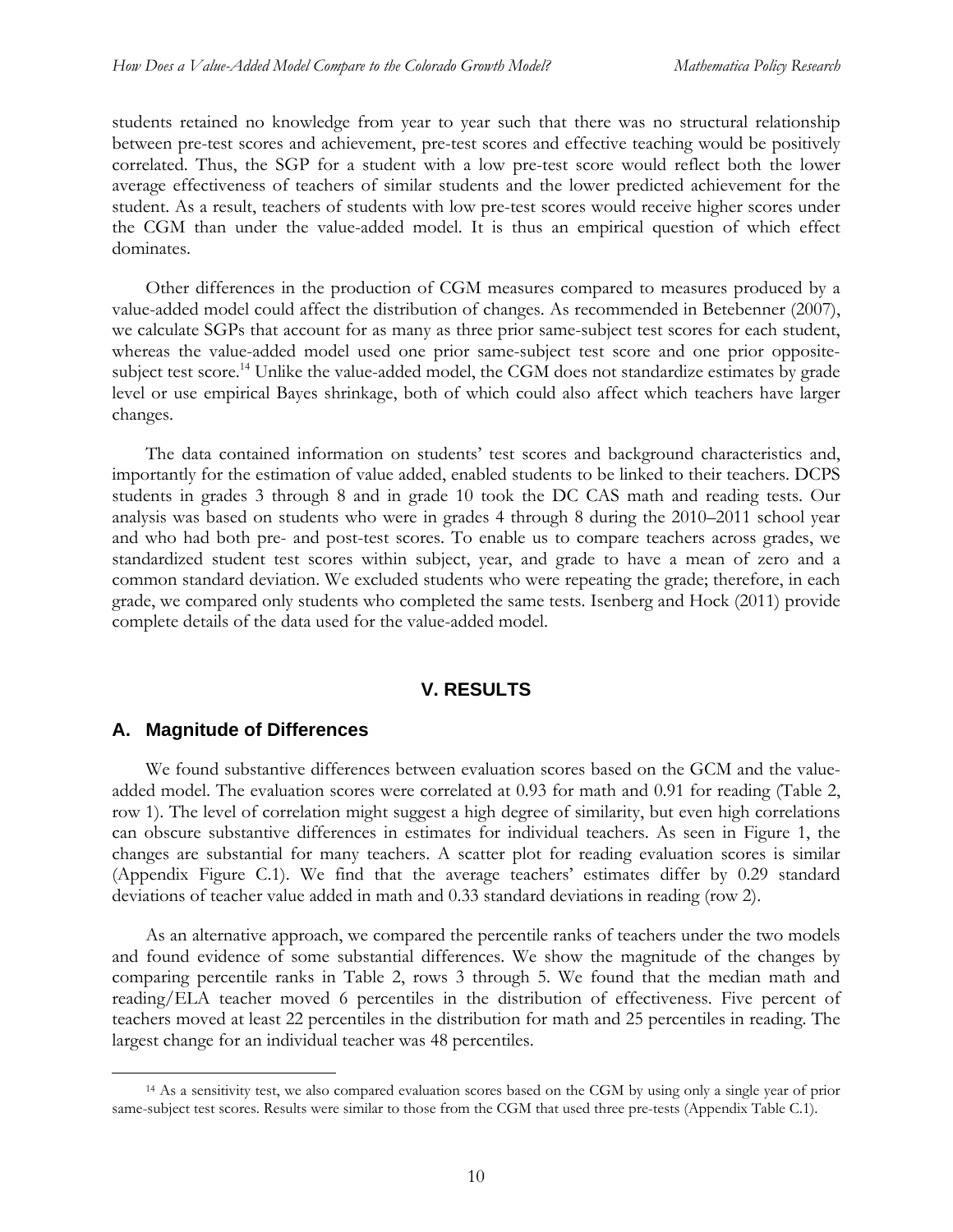Replacing value-added estimates with median growth percentiles would imply changes to teacher IMPACT scores. As a result of changes to the value-added component score, 14.2 percent of teachers would change IMPACT performance categories, with a different evaluation consequence as a result (last row of Table 2).

**Table 2. How Much Evaluation Scores Change When Using the Colorado Growth Model in Place of a Value-Added Model** 

|                                                                                      | Math | Reading | Combined |
|--------------------------------------------------------------------------------------|------|---------|----------|
| Correlation with Benchmark Value-added Model                                         | 0.93 | 0.91    |          |
| Average Absolute Change in Estimates (standard<br>deviations of teacher value added) | 0.29 | 0.33    | --       |
| Median Absolute Change in Percentile Rank                                            | 6    |         | --       |
| 95th Percentile Absolute Change in Percentile Rank                                   | 22   | 25      | --       |
| Largest Absolute Change in Percentile Rank                                           | 41   | 48      | --       |
| Percentage of Teachers Who Change IMPACT<br><b>Effectiveness Categories</b>          |      |         | 14.2%    |

Source: Administrative data from DCPS and the Office of the State Superintendent of Education of the District of Columbia (OSSE).

Notes: Correlation is calculated as a Pearson correlation.





Source: Administrative data from DCPS and the Office of the State Superintendent of Education of the District of Columbia (OSSE).

Notes: The figure includes data for the 334 math teachers in grades 4 through 8 with value-added estimates. The two sets of evaluation scores are scaled to have a mean of zero and a standard deviation of one.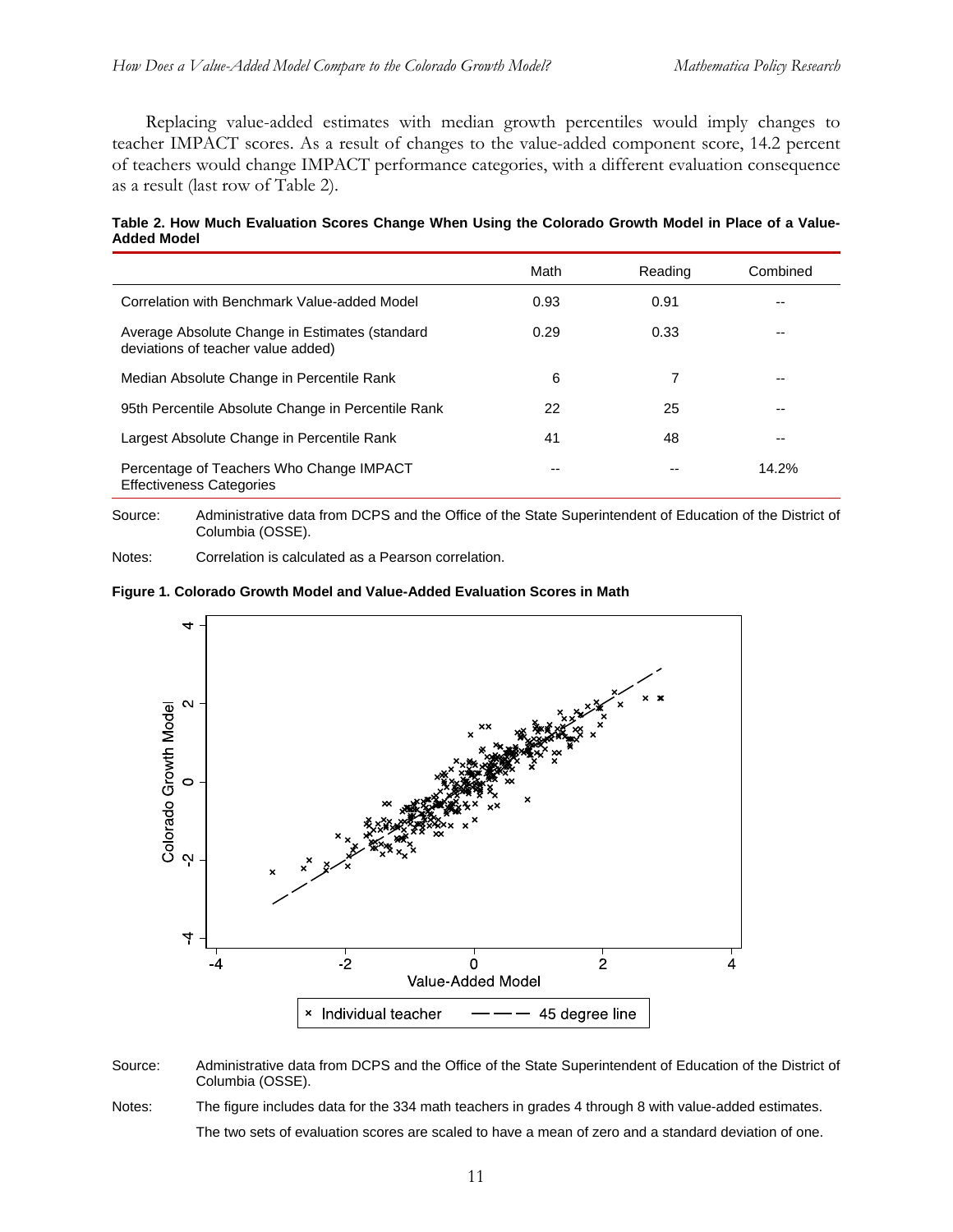# **B. Distribution of Differences**

Teachers of students with low pre-test scores would earn higher evaluation scores based on the CGM relative to the value-added model, whereas teachers with more disadvantaged students in some other categories would earn lower evaluation scores. As shown in Table 3, teachers of students with low pre-test scores would gain 0.16 standard deviations of teacher value added in math and 0.17 standard deviations in reading relative to teachers of students with high pre-test scores when replacing value-added estimates with median growth percentiles. However, teachers with more English language learners would earn lower evaluation scores under the CGM than under the valueadded model—by 0.16 standard deviations in reading and 0.10 standard deviations in math. Differences for teachers with many special education students and those with many FRL-eligible students are smaller in magnitude and not statistically significant.

Though standing in contrast to the findings of Goldhaber et al. (2012) and Wright (2010), our findings that the CGM provides a relative benefit to teachers with lower-achieving students (but not for other measures of student disadvantage) are consistent with an explanation related to the fixed teacher effects included in the value-added model. By basing the adjustment for student pre-test scores in part on variation between teachers, the CGM may confound the structural relationship between pre-test scores and achievement with how teachers are matched to students, perhaps leading to higher evaluation scores for teachers with low-achieving students if more effective teachers teach at schools with fewer disadvantaged students.

|                                          | Change in Estimates at High Versus Low Level of Student<br>Disadvantage (standard deviations of teacher value added) |          |  |
|------------------------------------------|----------------------------------------------------------------------------------------------------------------------|----------|--|
| Characteristic                           | Math                                                                                                                 | Reading  |  |
| English Language Learner                 | $-0.16*$                                                                                                             | $-0.10*$ |  |
| Learning Disability                      | $-0.09$                                                                                                              | $-0.04$  |  |
| Eligible for Free or Reduced-price Lunch | 0.06                                                                                                                 | 0.08     |  |
| Pre-test Score (same-subject)            | $0.16*$                                                                                                              | $0.17*$  |  |

| Table 3. How Evaluation Scores Change for Teachers of Disadvantaged Students When Using the Colorado |  |  |  |
|------------------------------------------------------------------------------------------------------|--|--|--|
| Growth Model in Place of a Value-Added Model                                                         |  |  |  |

Source: Administrative data from DCPS and the Office of the State Superintendent of Education of the District of Columbia (OSSE).

Notes: The reported estimates give the average difference in evaluation scores for a teacher with more disadvantaged students relative to a teacher with fewer disadvantaged students when switching from a value-added model to the CGM.

> The high level of disadvantage is the 90th percentile of the indicated characteristic; the low level is the 10th percentile. The percentiles are reversed for the pre-test score. The high and low levels of disadvantage are those in Table 1.

> The regression results are not adjusted to account for other characteristics of students included in the value-added model.

> A positive number indicates that a teacher with more disadvantaged students would receive higher evaluation scores from the CGM relative to the value-added model compared to a teacher with fewer disadvantaged students.

\*Statistically significant at the 5 percent level.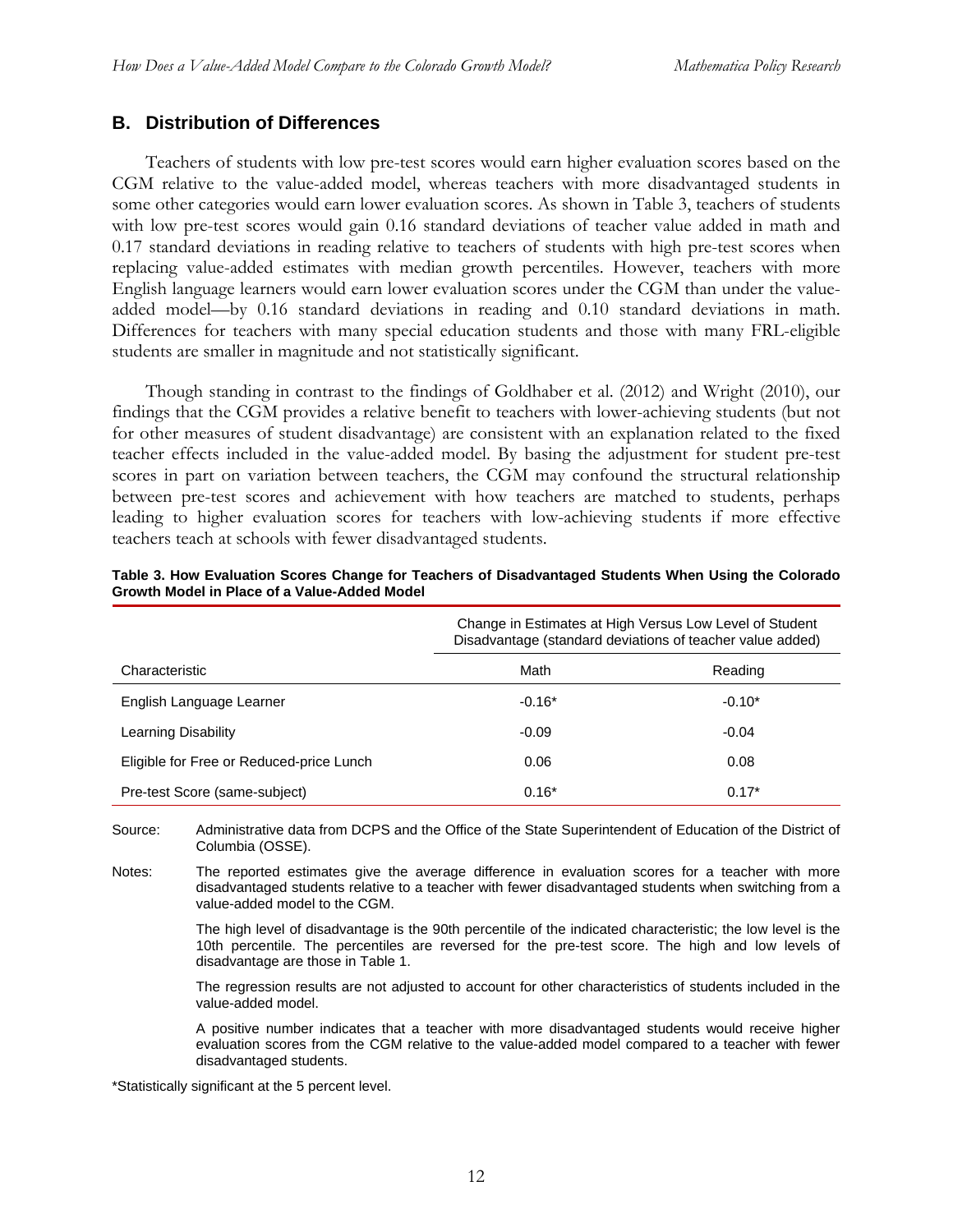The absence of teacher fixed effects in the CGM might have explained our results if the CGM had a greater impact on the relationship between the changes and pre-test scores than on other consequences that work in the opposite direction. Accordingly, we estimated a second version of the value-added model that does not include fixed effects but instead averages the residuals from the regression model for all students of a given teacher. Consistent with the sorting of effective teachers to schools with more disadvantaged students, we found that the CGM decreased the scores of teachers with more low-achieving students relative to the average residual value-added model (Appendix Table C.2).

Goldhaber et al. (2012) estimated a value-added model that was broadly similar to the valueadded model we estimated and included fixed teacher effects; therefore, the differences in the DCPS and North Carolina samples may provide an explanation for the contrasting results. If the consequence of using fixed teacher effects explains the results in DCPS, then variation in the amount of sorting of teachers to schools between the two samples might explain the difference in results.

The results in Table 3 show how, on average, the changes are related to the listed student characteristics. They do not, however, describe the marginal change in evaluation scores associated with each characteristic, holding other characteristics constant. For example, the results do not distinguish between differences in results for two teachers with low-achieving students when only one teacher's students are also FRL-eligible. In Table 4, we report on the marginal differences.

The results that adjust for other covariates to obtain marginal changes show larger differences across the two models. In accounting for other characteristics under the CGM, teachers of students with low pre-test scores score 0.41 standard deviations better in math and 0.44 standard deviations better in reading compared to teachers of students with high pre-test scores. All else equal, reading/ELA teachers who taught more students with learning disabilities would earn lower evaluation scores under the CGM than under a value-added model by 0.16 standard deviations, and those with more FRL-eligible students would earn lower evaluation scores by 0.21 standard deviations. In math, marginal differences associated with teaching special education students or FRL-eligible students were not statistically significant. For both math and reading, differences for teachers with many English language learners were similar in the cases of both adjustments and no adjustments.

Teachers of students with low pre-test scores would generally benefit from a change to the CGM if the levels of other student characteristics in their classes were the same as those among teachers of students with high pre-test scores (Table 4). Given, however, that the students of teachers with low pre-test scores tended to have higher levels of disadvantage as measured by other characteristics, the unadjusted results for pre-test scores were far more modest (Table 3).<sup>15</sup> If the overlap in categories were perfect, then accounting for student background characteristics in a valueadded model would be unnecessary if the model already accounted for pre-test scores. The overlap in categories of disadvantage are far from perfect, however, which is one reason for the extent of the differences we found between measures of teacher effectiveness from the CGM compared to the value-added model.

 <sup>15</sup> The results in Tables 3 and 4 are consistent with positive correlations between the categories of student disadvantage.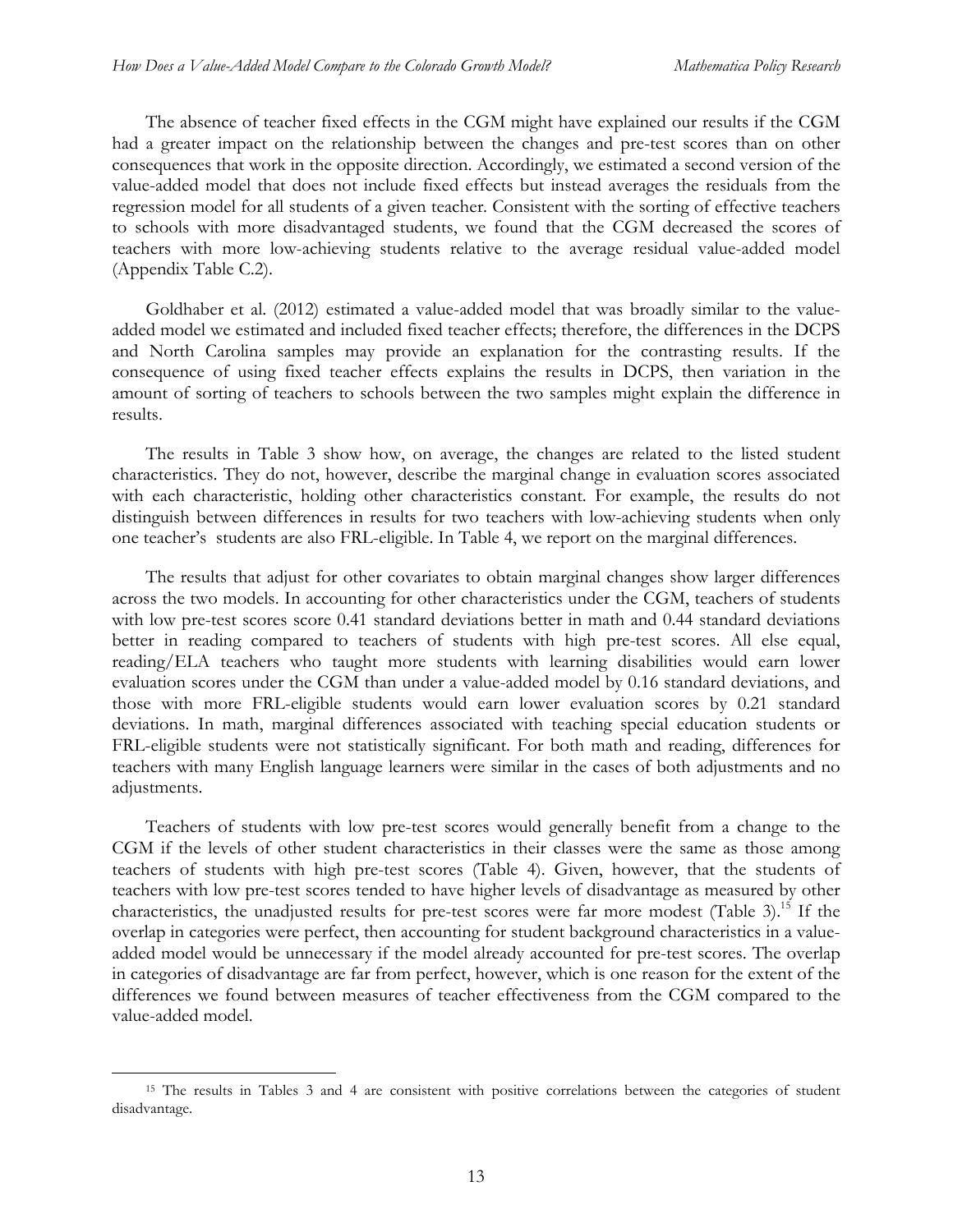Even though some of the relationships reported in Tables 3 and 4 were statistically significant, the characteristics of teachers' students cannot explain most changes between estimates generated from the value-added model and the CGM. For example, the R-squared is 0.03 for the regression of changes on average pre-test scores. The limited role of pre-test scores in explaining changes is also evident in Figure 2. For this figure, we converted teacher evaluation estimates from both the valueadded model and the CGM to the number of standard deviations from the mean estimate, and then subtracted the value-added measure from the CGM measure. Figure 2 plots changes in math evaluation scores from replacing value-added estimates with median growth percentiles against the average achievement of teachers' students on the math pre-test. Positive changes on the vertical axis indicate higher scores in the CGM relative to the value-added model. The trend line is based on the relationship in Table 3, row 4. Even though the trend is statistically significant, most changes are substantially above or below the trend. (The same plot for reading is in Appendix Figure C.2.) Even with all characteristics of teachers' students included simultaneously to explain the changes, the R-squared increases only to 0.10. Thus, teachers may be more likely to change effectiveness categories if they teach students with certain characteristics, but most changes are unrelated to these characteristics.

|                                          | Change in Estimates at High Versus Low Level of Student<br>Characteristics (standard deviations of teacher value added) |          |  |
|------------------------------------------|-------------------------------------------------------------------------------------------------------------------------|----------|--|
| Characteristic                           | Math                                                                                                                    | Reading  |  |
| English language learner                 | $-0.15*$                                                                                                                | $-0.10*$ |  |
| Learning disability                      | $-0.12$                                                                                                                 | $-0.16*$ |  |
| Eligible for free or reduced-price lunch | $-0.03$                                                                                                                 | $-0.21*$ |  |
| Pre-test score (same-subject)            | $0.41*$                                                                                                                 | $0.44*$  |  |

**Table 4. How Evaluation Scores Change for Teachers of Disadvantaged Students When Using the Colorado Growth Model in Place of a Value-Added Model, Adjusting for Other Student Characteristics** 

Source: Administrative data from DCPS and the Office of the State Superintendent of Education of the District of Columbia (OSSE).

Notes: The reported estimates give the average difference in evaluation scores for a teacher with more disadvantaged students relative to a teacher with fewer disadvantaged students when switching from a value-added model to the CGM.

> The high level of disadvantage is the 90th percentile of the indicated characteristic; the low level is the 10th percentile. The percentiles are reversed for the pre-test score. The high and low levels of disadvantage are those in Table 1.

> The regression results are adjusted to account for other characteristics of students included in the value-added model.

> A positive number indicates that a teacher with more disadvantaged students would receive higher evaluation scores from the CGM relative to the value-added model compared to a teacher with fewer disadvantaged students.

\*Statistically significant at the 5 percent level.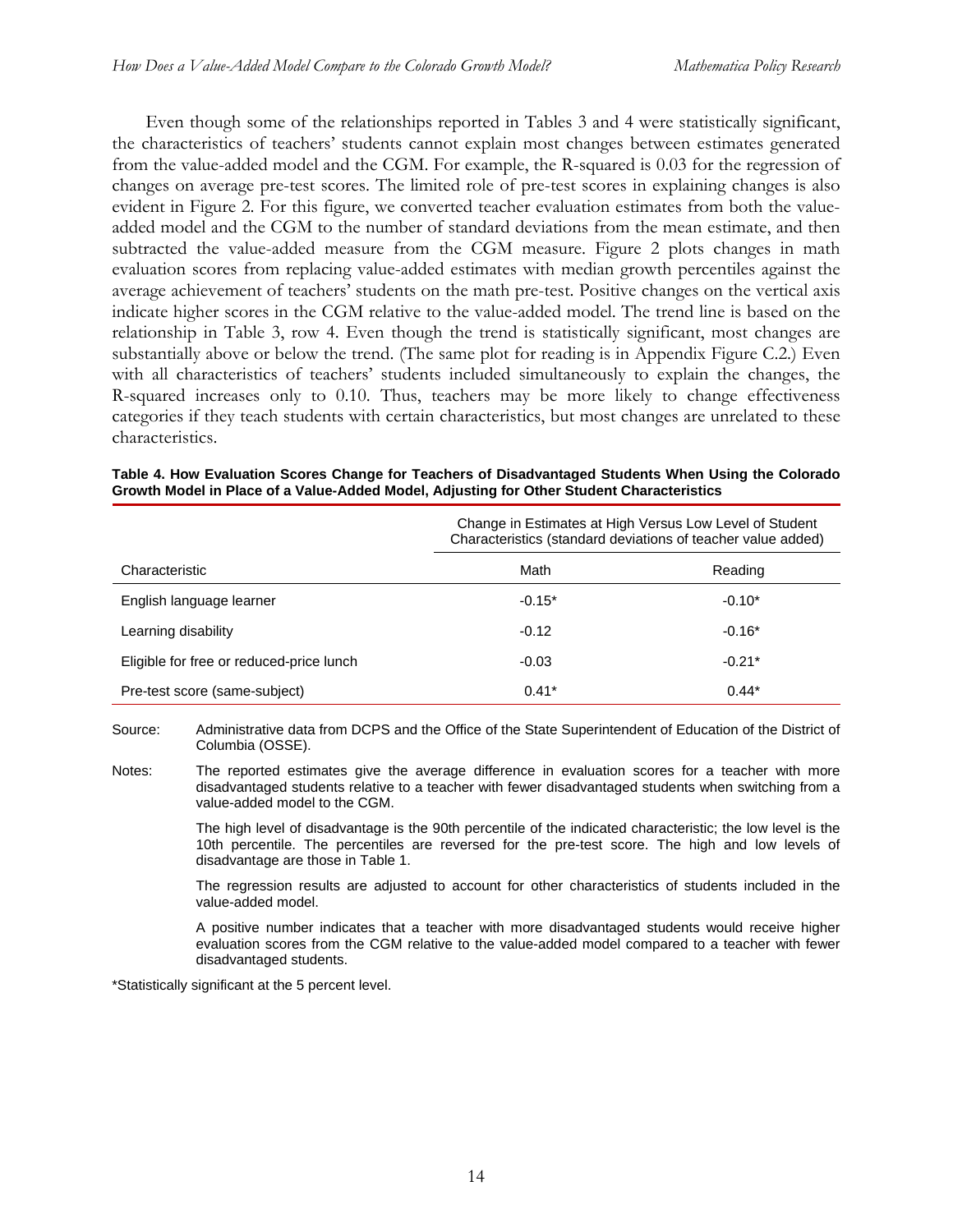



- Source: Administrative data from DCPS and the Office of the State Superintendent of Education of the District of Columbia (OSSE).
- Notes: The figure includes data for the 334 math teachers in grades 4 through 8 with value-added estimates.

The change is reported in standard deviations of teacher value added.

 A positive change indicates that the teacher would receive higher evaluation scores from the CGM relative to the value-added model.

#### **VI. DISCUSSION**

Aside from differences in outcomes for teachers with different types of students, use of the CGM in place of a value-added model may have different consequences in a policy environment.

First, some policymakers appear to believe that the CGM is more transparent to teachers than a value-added model (Hawaii Department of Education 2013), but the CGM's transparency may be more perceived than real. The SGP as a measure of student academic growth is appealing because it combines the key feature of a value-added model—accounting for a student's level of performance at baseline—with percentiles, a familiar metric for reporting test scores. However, percentiles of test score *levels* may be familiar to many teachers, but percentiles of test score *growth* are unlikely to be familiar to many teachers. Thus, the CGM results would have to be carefully communicated to teachers. Another potential benefit of the CGM in terms of transparency is its perceived simplicity, which is a function of not accounting for student background characteristics other than samesubject pre-test scores. A third benefit is that adopting the CGM allows districts to sidestep a potentially charged discussion of which student characteristics to account for. A value-added model typically accounts for several background characteristics and prior achievement in multiple subjects.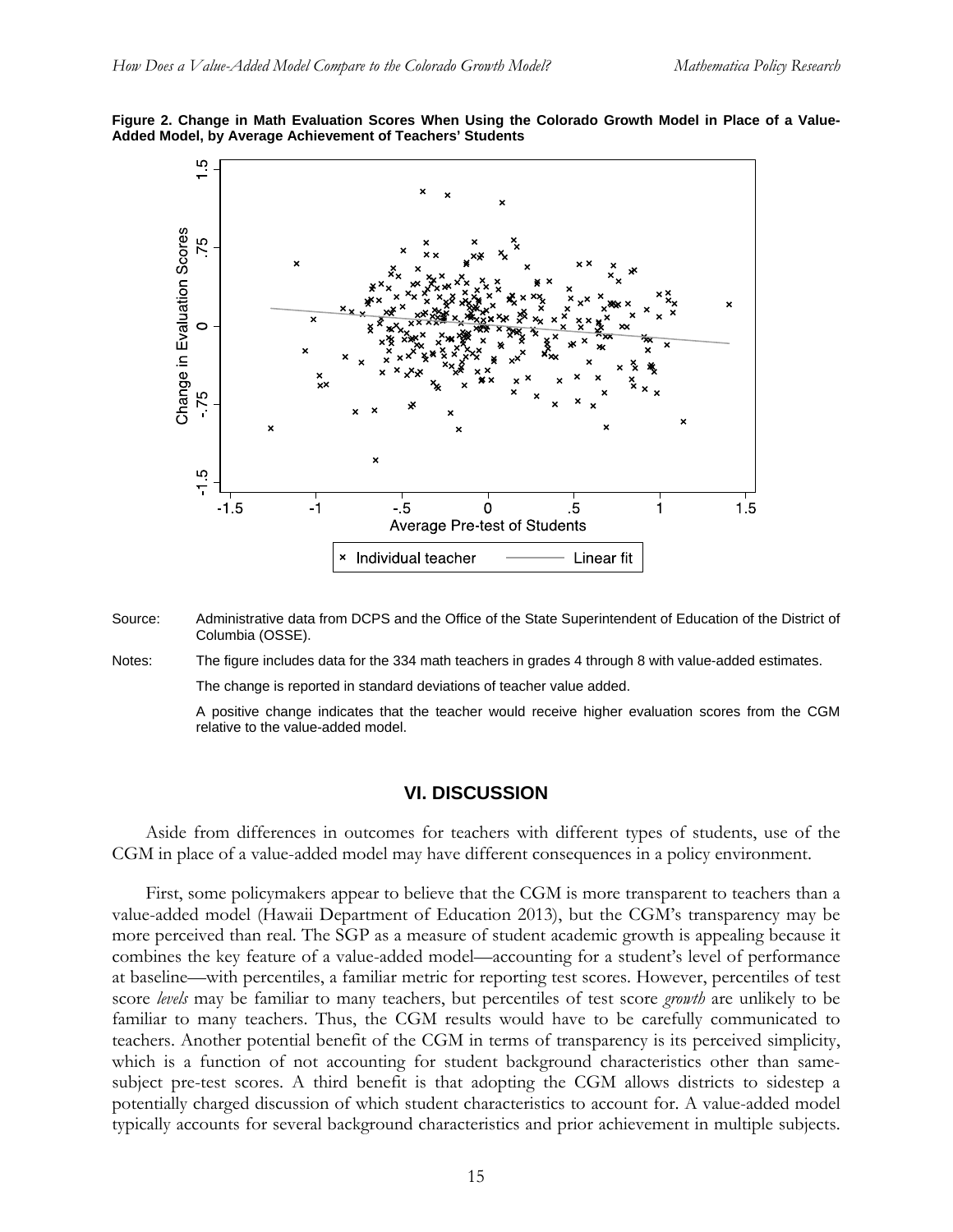Finally, it is not clear whether the method of quantile regression used to calculate SGPs has any transparency benefit relative to a value-added model.

Second, as teachers come to understand the metric by which they are evaluated, they will likely respond to a different set of incentives under the CGM compared to a value-added model. One difference is that a value-added model implicitly depends on the mean performance of a teacher's students, but the CGM depends on students' median performance. On the one hand, the median is robust to outliers; thus, for example, a stray unmotivated student who randomly fills in the bubbles on the test does not harm teachers. However, given that only the student at the median student growth percentile would matter for a teacher's CGM-based evaluation score, the teacher would have no incentive to attend to struggling students and the highest performing students because their student growth percentiles do not affect the median growth percentile for a teacher. Of course, an easy alternative would call for adapting the CGM by using the average growth percentile of a teacher's students rather than the median growth percentile. Using historical DCPS data, we verified that the two approaches yield highly correlated results and produce similar results (Appendix Table C.1).<sup>16</sup> However, the results may diverge in practice if the median were used and incentivized teachers to change their behavior accordingly.

A second incentive problem, less easily rectified, is that teachers may seek to avoid teaching at schools whose students have background characteristics associated with lower SGPs.<sup>17</sup> Adapting the CGM to account for student characteristics might eliminate these incentives, but it might also eliminate the CGM's perceived transparency benefits.

#### **VII. CONCLUSION**

We found evidence of substantial differences between measures of teacher effectiveness based on the CGM compared to a value-added model. We quantified the magnitude of the change by substituting CGM-based teacher evaluation scores for value-added estimates for DCPS teachers in the 2010–2011 school year. This would have resulted in 14 percent of teachers receiving different consequences under the DCPS evaluation system. The consequences ranged from receiving performance pay to dismissal. Even though some changes were related to the background characteristics of teachers' students, most teachers' evaluation scores changed for other reasons.

Our findings do not conclusively indicate bias in the CGM, but we do find that reliance on the CGM in place of a value-added model would tend to depress the evaluation scores for teachers with more English language learners and raise scores for teachers with more low-achieving students. Although the CGM may offer some advantages relative to value-added models—invariance to test score scales and more flexibility in the adjustments for pre-test scores, for example—it is also a flawed measure of teacher effectiveness because it excludes important features of value-added models that are widely thought to reduce bias. Its design also raises concerns about teacher

 <sup>16</sup> Castellano and Ho (2012) compared mean and median SGP results for schools and found a root mean squared error of four percentiles.

<sup>&</sup>lt;sup>17</sup> Similarly, teachers may seek to avoid teaching students with high pre-test scores if teaching such students is associated with lower evaluation scores, as in our results from DCPS. However, the avoidance of such assignments may require more information about the consequences of using the CGM to measure teacher effectiveness than is likely available to most teachers.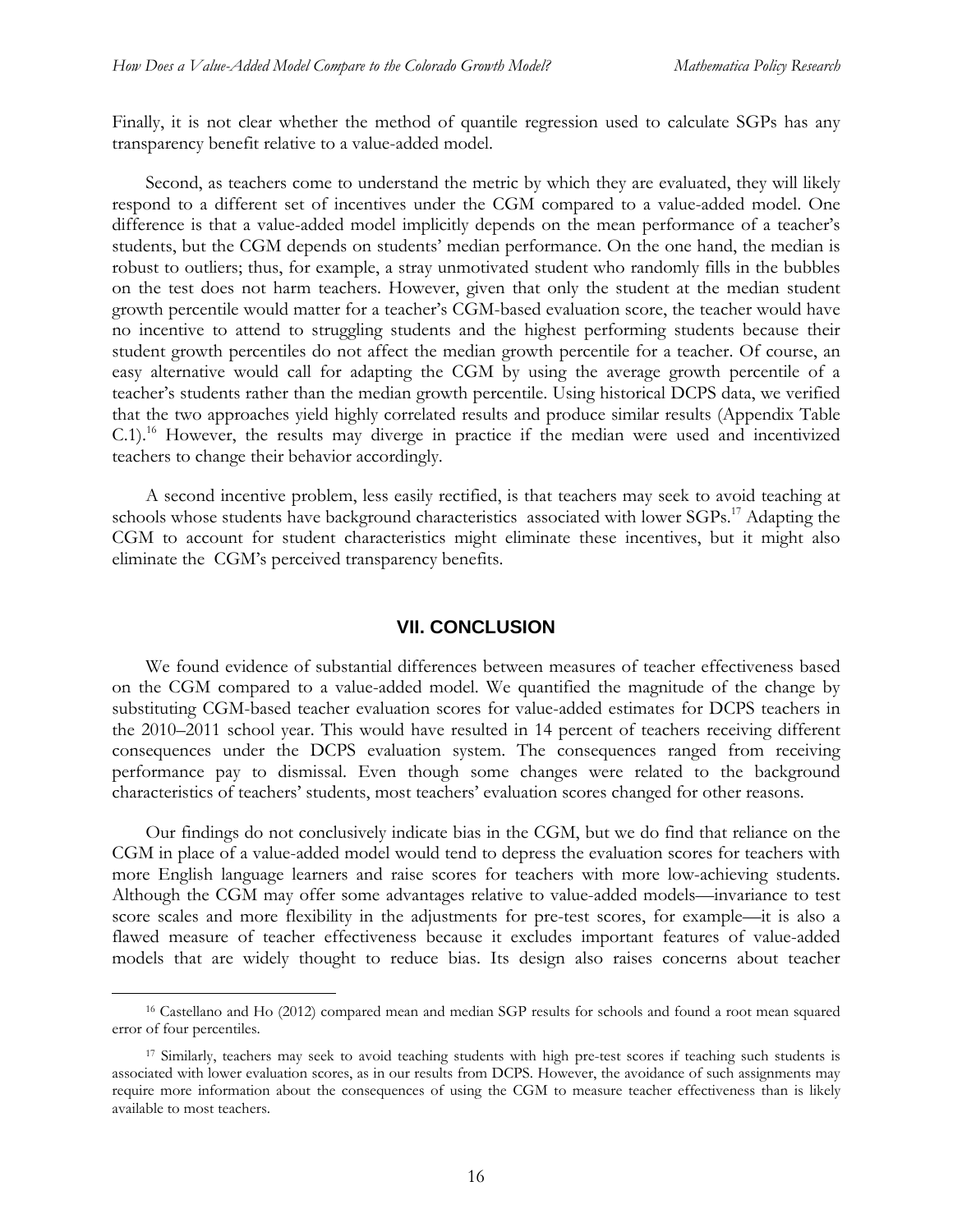incentives associated with the avoidance of teaching assignments that involve certain types of students (such as special education students) or the tendency to devote attention to students who are more likely to influence performance outcomes based on the CGM—those students for whom a teacher expects to see growth near the median growth percentile. States or school districts considering the adoption of the CGM for teacher evaluation systems should consider whether these concerns can be resolved and whether the potential validity and incentive benefits of a value-added model can offset any perceived loss in transparency.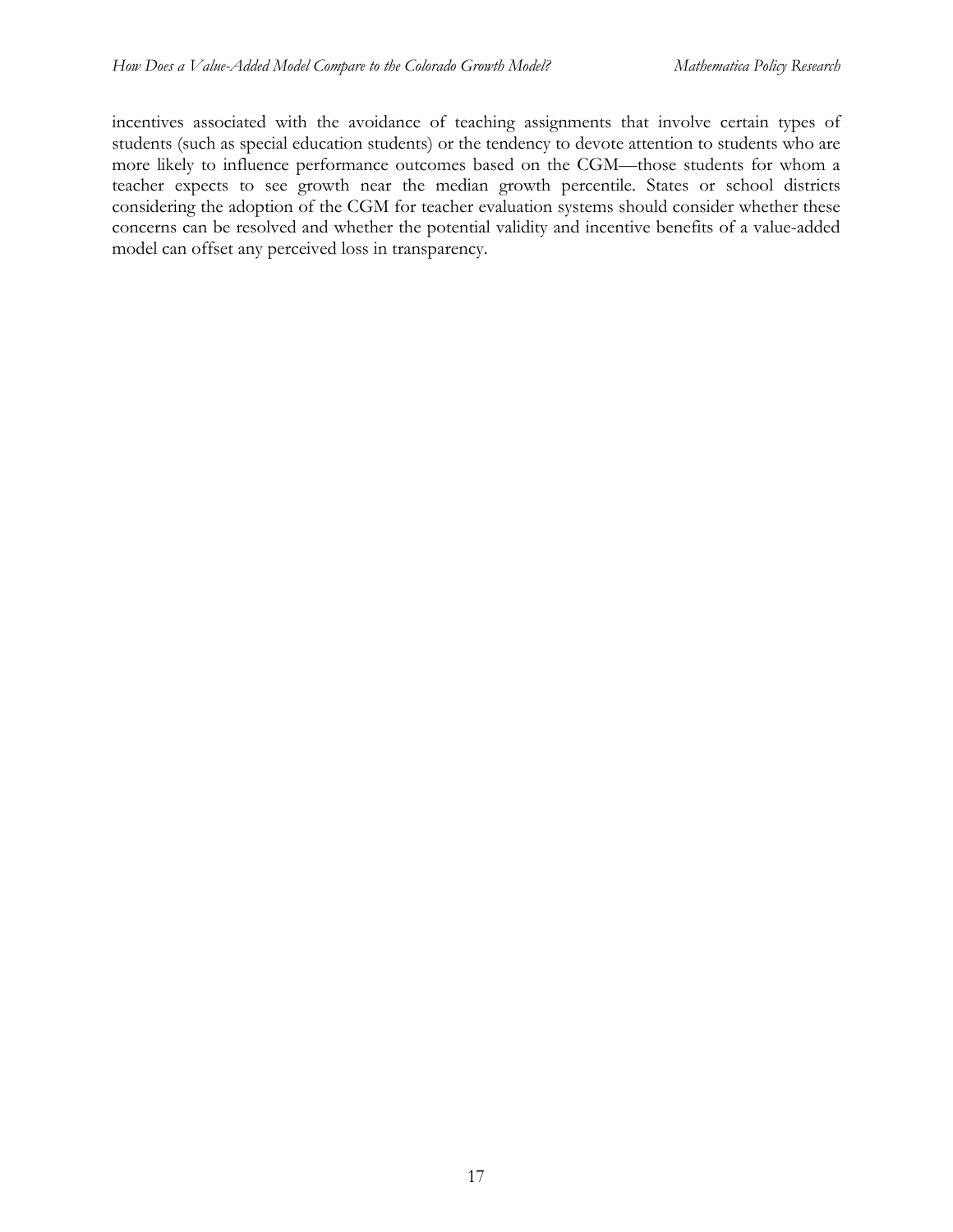# **REFERENCES**

- Betebenner, D., Richard J. Wenning, and Derek C. Briggs. "Student Growth Percentiles and Shoe Leather." Dover, NH: National Center for the Improvement of Educational Assessment, 2011.
- Betebenner, Damian W. "Estimation of Student Growth Percentiles for the Colorado Student Assessment Program." Dover, NH: National Center for the Improvement of Educational Assessment, 2007.
- Briggs, Derek, and Damian Betebenner. "Is Growth in Student Achievement Scale Dependent?" Unpublished manuscript, 2009.
- Buonaccorsi, John P. *Measurement Error: Models, Methods, and Applications*. Boca Raton, FL: Chapman & Hall/CRC, 2010.
- Castellano, Katherine E. "Unpacking Student Growth Percentiles: Statistical Properties of Regression-Based Approaches with Implications for Student and School Classifications." Doctoral dissertation. Iowa City, IA: University of Iowa, 2011.
- Castellano, Katherine E., and Andrew D. Ho. "Contrasting OLS and Quantile Regression Approaches to Student 'Growth' Percentiles." *Journal of Educational and Behavioral Statistics*, vol. 38, no. 2, 2013, pp. 190-215.
- Castellano, Katherine E., and Andrew D. Ho. "Simple Choices among Aggregate-Level Conditional Status Metrics: From Median Student Growth Percentiles to Value-Added Models." Unpublished manuscript, 2012.
- Chetty, Raj, Jonah E. Rockoff, and John N. Friedman. "Measuring the Impacts of Teachers I: Evaluating Bias in Teacher Value-Added Estimates." Working paper. Cambridge, MA: National Bureau of Economic Research, 2013.
- Colorado Department of Education. "Colorado's Academic Growth Model: Report of the Technical Advisory Panel for the Longitudinal Analysis of Student Assessment Convened Pursuant to Colorado HB 07-1048." Denver, CO: Colorado Department of Education, 2008.
- Colorado Department of Education. "Determining a Final Educator Effectiveness Rating." Denver, CO: Colorado Department of Education, 2013.
- Office of the State Superintendent of Education of the District of Columbia. "The DC Schoolwide Growth Model: Frequently Asked Questions." Washington, DC: Office of the State Superintendent of Education of the District of Columbia, 2011.
- District of Columbia Public Schools. "IMPACT: The District of Columbia Public Schools Effectiveness Assessment System for School-Based Personnel, 2011–2012. Group 1: General Education Teachers with Individual Value-Added Student Achievement Data." Washington, DC: District of Columbia Public Schools, 2011.
- Ehlert, Mark, Cory Koedel, Eric Parsons, and Michael Podgursky. "Selecting Growth Measures for School and Teacher Evaluations: Should Proportionality Matter?" CALDER Working Paper no. 80, National Center for Analysis of Longitudinal Data in Education Research. Washington, DC: American Institutes for Research, 2012.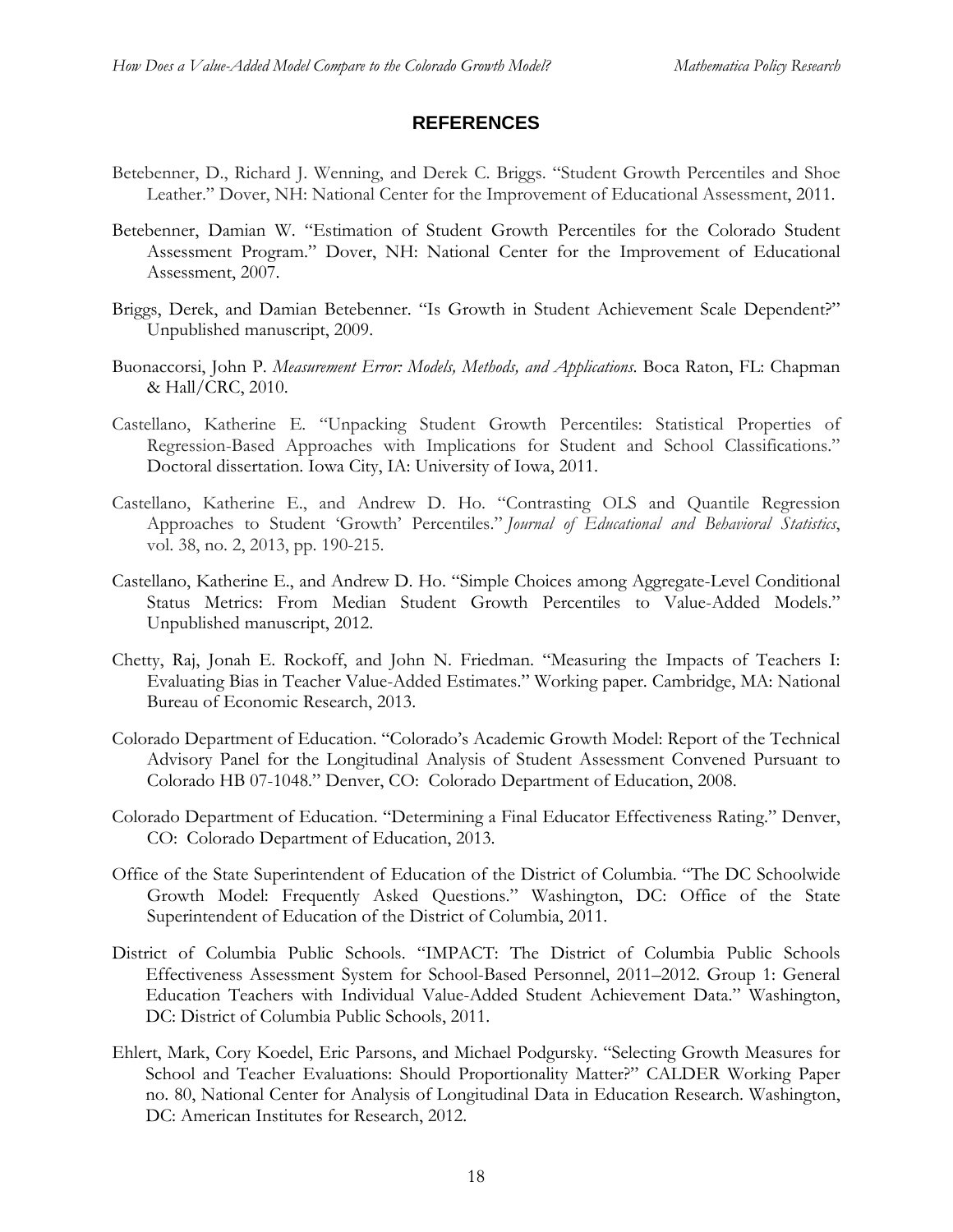- Glazerman, Steven, and Jeffrey Max. "Do Low-Income Students Have Equal Access to the Highest-Performing Teachers?" NCEE Evaluation Brief. Washington, DC: U.S. Department of Education, Institute of Education Sciences, National Center for Education Evaluation and Regional Assistance, 2011.
- Goldhaber, Dan, Joe Walch, and Brian Gabele. "Does the Model Matter? Exploring the Relationship between Different Student Achievement-Based Teacher Assessments." Seattle, WA: Center for Education Data and Research, 2012.
- Hawaii Department of Education. "Hawaii Growth Model Frequently Asked Questions." Honolulu, HI: Hawaii Department of Education, 2013.
- Hock, Heinrich, and Eric Isenberg. "A Comparison of Two Methods of Modeling Co-Teaching in the DCPS Value-Added Model." Washington, DC: Mathematica Policy Research, 2010.
- Isenberg, Eric, and Heinrich Hock. "Design of Value-Added Models for IMPACT and TEAM in DC Public Schools, 2010–2011 School Year." Washington, DC: Mathematica Policy Research, 2011.
- Kane, Thomas J., Daniel F. McCaffrey, Trey Miller, and Douglas O. Staiger. "Have We Identified Effective Teachers? Validating Measures of Effective Teaching Using Random Assignment." Seattle, WA: Bill and Melinda Gates Foundation, 2013.
- Kane, Thomas J., and Douglas O. Staiger. "Estimating Teacher Impacts on Student Achievement: An Experimental Evaluation." Working paper. Cambridge, MA: National Bureau of Economic Research, 2008.
- Mansfield, Richard K. "Teacher Quality and Student Inequality." Working paper. Ithaca, NY: Cornell University, 2012.
- Morris, Carl N. "Parametric Empirical Bayes Inference: Theory and Applications." *Journal of American Statistical Association*, vol. 78, no. 381, 1983, pp. 47-55.
- Sass, Tim, Jane Hannaway, Zeyu Xu, David Figlio, and L. Feng. "Value Added of Teachers in High-Poverty Schools and Lower-Poverty Schools." *Journal of Urban Economics*, vol. 72, no. 2, 2012, pp. 104-122.
- Wright, S. Paul "An Investigation of Two Nonparametric Regression Models for Value-Added Assessment in Education." Cary, NC: SAS Institute, Inc., 2010.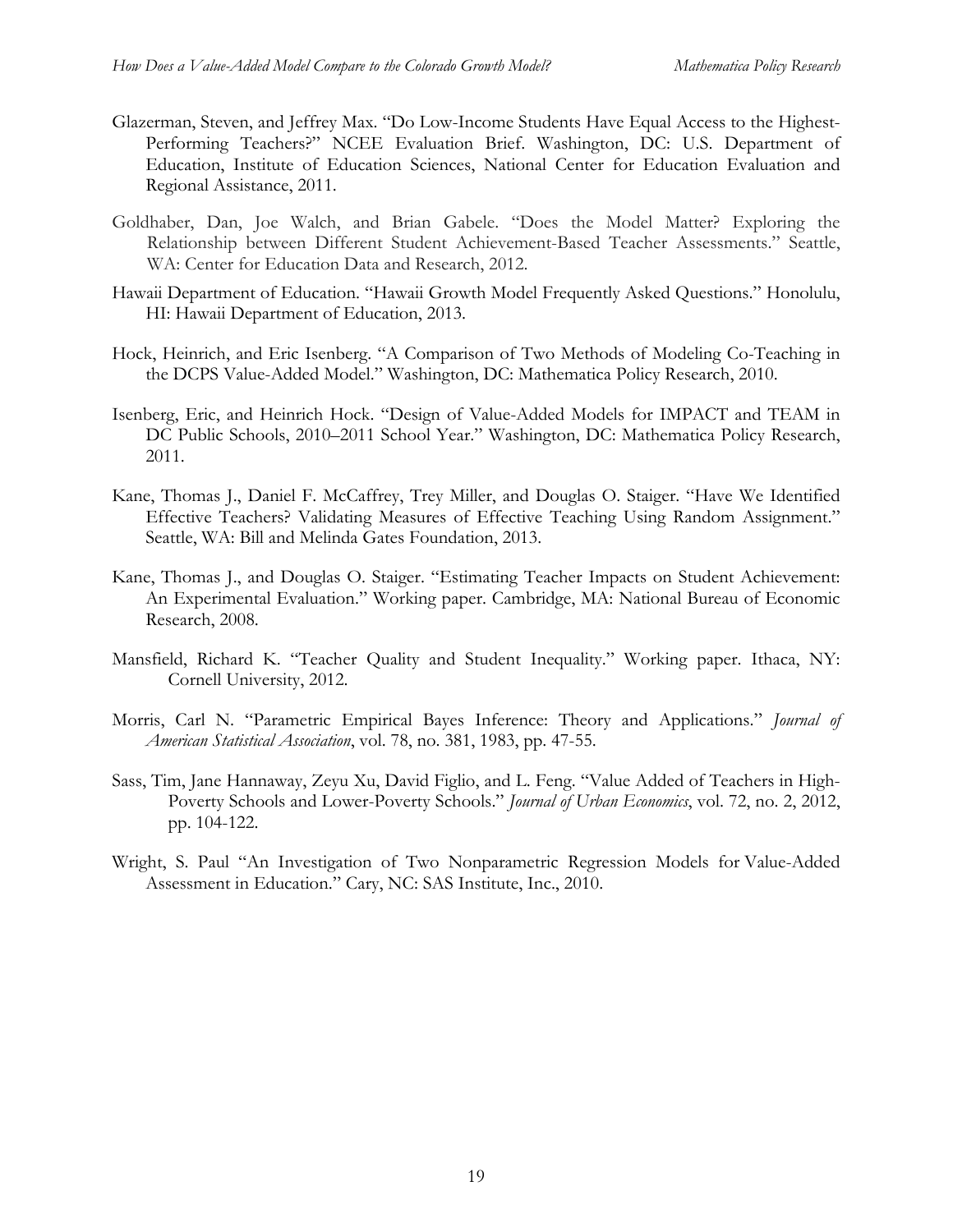# **APPENDIX A: WHERE THE COLORADO GROWTH MODEL IS USED**

| State                | <b>SGP Measure</b> | Level of Aggregation               | First School Year<br>for Evaluations                 |
|----------------------|--------------------|------------------------------------|------------------------------------------------------|
| Colorado             | Median             | Local education<br>agency decision | 2013-2014                                            |
| Hawaii               | Median             | Teacher                            | 2014-2015                                            |
| <b>Massachusetts</b> | Median             | Teacher                            | 2013-2014<br>(some schools starting in<br>2011-2012) |
| New Jersey           | Median             | Teacher                            | 2013-2014                                            |
| New York             | Average            | Teacher                            | 2012-2013<br>(except New York City)                  |
| Rhode Island         | Median             | Teacher                            | 2014-2015                                            |
| Virginia             | Median             | Local education<br>agency decision | 2012-2013                                            |
| West Virginia        | Median             | School                             | 2013-2014                                            |

#### **Table A.1. States Using the Colorado Growth Model in Teacher Evaluations**

Source: State education agency websites.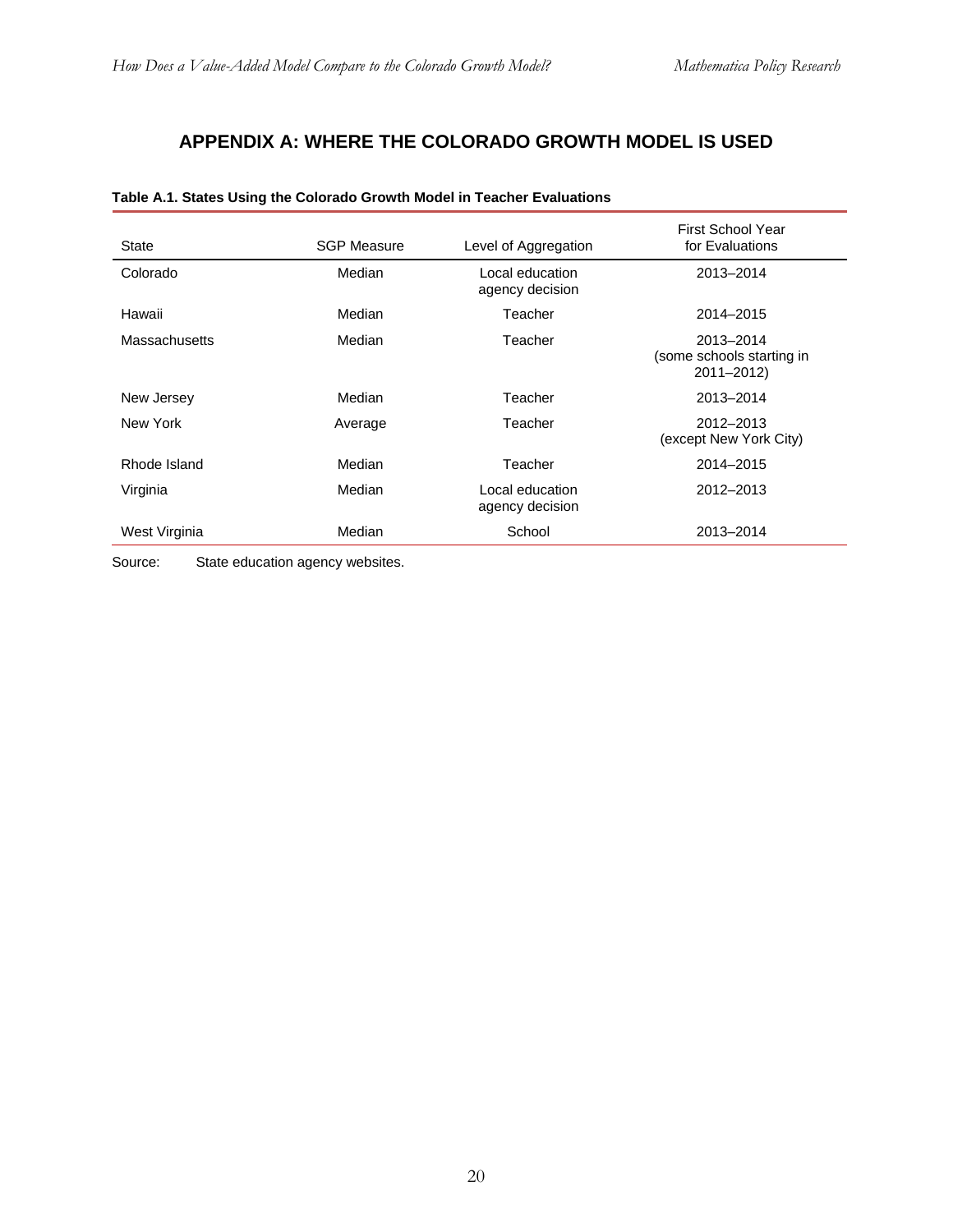#### **APPENDIX B: STATISTICAL DETAILS FOR THE MODELS**

#### **Value-Added Model**

All details of the value-added model appear in Isenberg and Hock (2011). We repeat the information for the basic regression model here. To calculate teacher value added, we estimated the following regression by subject:

(1) 
$$
Y_{ig} = \lambda_g Y_{i(g-1)} + \omega_g Z_{i(g-1)} + \alpha' X_{1i} + \eta' T_{iig} + \varepsilon_{iig} ,
$$

where  $Y_{ig}$  is the post-test score for student *i* in grade *g* and  $Y_{i(g-1)}$  is the same-subject pre-test for student *i* in grade g-1 during the previous year. The variable  $Z_{i(g-1)}$  denotes the pre-test in the opposite subject. Thus, when estimating teacher effectiveness in math,  $Y_{ig}$  and  $Y_{i(g-1)}$  represent math tests, with  $Z_{i(g-1)}$  representing reading tests and vice versa. The pre-test scores capture prior inputs into student achievement, and the associated coefficients  $\lambda_g$  and  $\omega_g$  vary by grade. The vector  $X_i$  denotes control variables for individual student background characteristics, specifically, indicators for eligibility for free lunch, eligibility for reduced-price lunch, English language learner status, special education status, and student attendance in the prior year. The coefficients on these characteristics are constrained to be the same across grades.

The vector  $T_{tig}$  contains one indicator variable for each teacher-grade combination. A student contributed one observation to the value-added model for each teacher to whom the student was linked. The contribution was based on a roster confirmation process that enabled teachers to indicate whether and for how long they have taught the students on their administrative rosters and to add any students not listed on their administrative rosters. Students were weighted in the regression according to their dosage, which indicates the amount of time the teacher taught the student.<sup>18</sup> The vector  $\eta$  includes one coefficient for each teacher-grade combination. Finally,  $\varepsilon_{\rm{rig}}$  is the random error term. Details on measurement error correction, cross-grade standardization, and empirical Bayes shrinkage appear in Isenberg and Hock (2011).

<sup>&</sup>lt;sup>18</sup> To estimate the effectiveness of teachers who share students, we used a technique called the full roster method, which attributed equal credit to teachers of shared students. Following this method, each student contributed one observation to the value-added model for each teacher to whom he or she was linked, with students weighted according to the dosage they contributed (Hock and Isenberg 2012).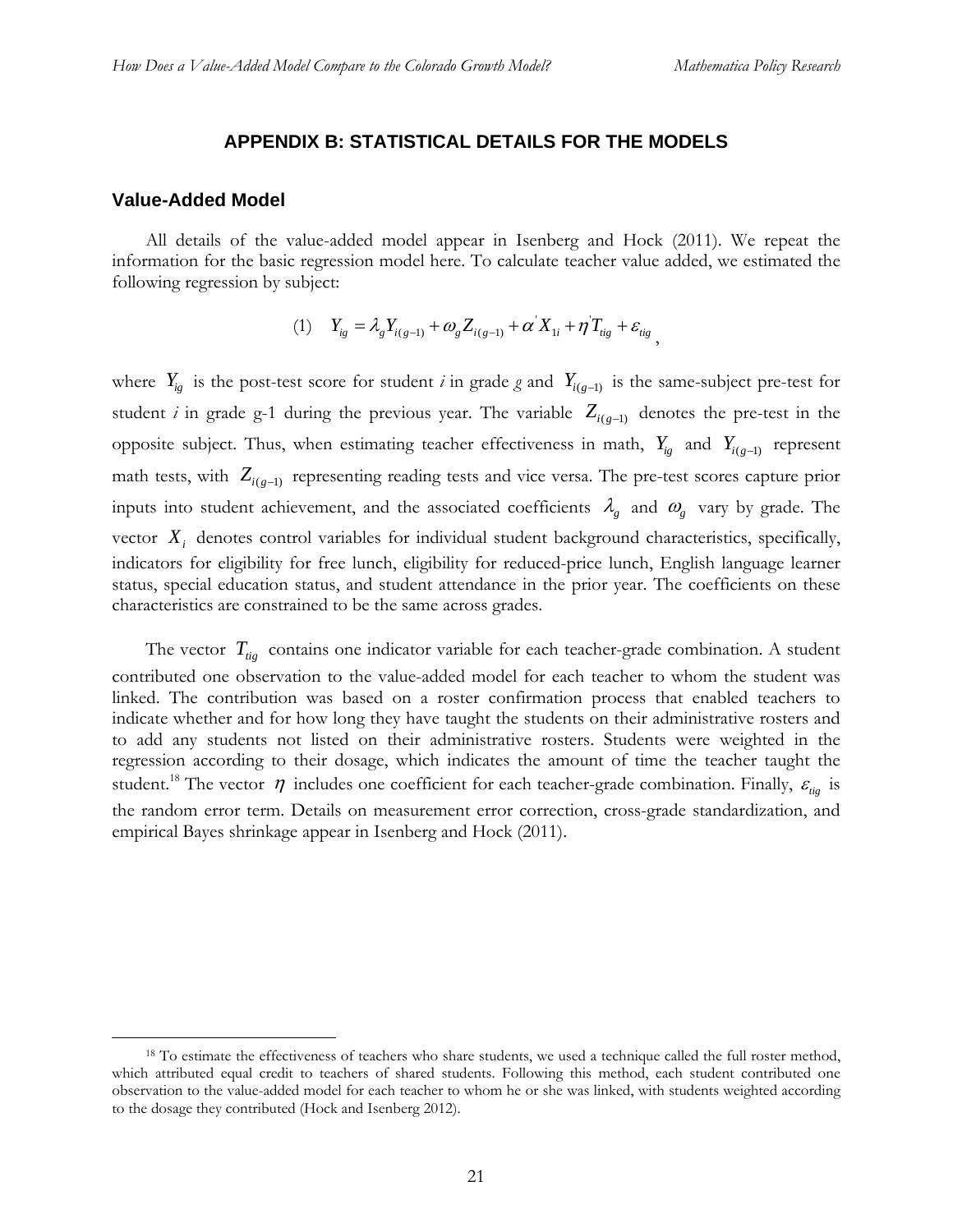#### **Colorado Growth Model**

We obtained CGM teacher-level measures of effectiveness by calculating the median SGP of students linked to the teacher. In doing so, we followed the Colorado Department of Education (2008). Specifically, we combined SGPs into a teacher value-added measure by calculating the dosage-weighted median for all students linked to each teacher. In a sensitivity analysis, we also calculated the dosage-weighted mean SGP.

We calculated SGPs following the approach described in Betebenner (2007). The CGM estimates SGPs for each student by using quantile regression of the post-test on a flexible function of the history of same-subject pre-tests. The quantile regression provided estimated relationships between the pre-tests and the post-test for any given quantile of the regression residual. Thus, for any given history of pre-test scores, the predicted values from the quantile regression traced out the conditional quantiles of the post-test score. Then, the student's actual post-test was compared to the predicted values conditional on the student's pre-test history. The student was assigned the largest quantile for which the student's post-test exceeded the predicted post-test as his or her SGP.

We estimated unweighted quantile regressions separately by grade level and subject. The pretest scores were entered into the model as B-spline cubic basis functions, with knots at the 20th, 40th, 60th, and 80th percentiles. These functions allowed for the relationship between pre-tests and the post-test to vary across the range of pre-test scores. Given the maximum of four test scores available for use in DCPS—three pre-tests and one post-test—the conditional quantile model can be expressed as:

$$
(9) \quad Q_{Y_{ig}}(q | Y_{i(g-1)}, Y_{i(g-2)}, Y_{i(g-3)}) = \sum_{m=1}^{3} \sum_{j=1}^{3} \beta_{gmj}(q) \varphi_{gmj}(Y_{i(g-m)}),
$$

where  $Y_{i(g-m)}$  is student i's pre-test m grades prior to the post-test  $Y_{ig}$  in grade g. The functions  $\varphi_{\text{gmj}}$  for  $j = 1$  to 3 give the grade- and pre-test-specific B-spline cubic basis functions.  $\beta_{\text{gmi}}(q)$ represents the parameters to be estimated in the quantile regression for quantile *q*, which together with  $\varphi_{gmj}$ , describe the conditional polynomial relationship between each pre-test and the post-test for quantile *q*. The relationship was estimated for each of 100 quantiles in increments of 0.5 between the 0.5th quantile and the 99.5th quantile.

To obtain the SGP for each student, the student's post-test was compared to the array of predicted post-test scores for each of the 100 quantiles  $\mathcal{Q}_{Y_{i_g}}(q)$  and assigned an SGP of  $q^*$  such that  $q^*$  is the largest quantile q for which the student's post-test exceeded the predicted post-test (that is,  $q^* = \arg \max_{q} {\{\phi_{Y_{i_g}}(q)\}}$  such that  $Y_{i_g} \geq {\phi_{Y_{i_g}}(q)\}}$ .<sup>19</sup> We followed Betebenner (2007) and used the SGP based on the maximum number of pre-tests available for each student. Thus, the SGP for a student with three pre-tests (the maximum available for any student) was based on the results of a quantile regression that included only students with three observed pre-tests. However, the SGP for a student with one observed pre-test was based on a quantile regression that included all students

 <sup>19</sup> We used version 7.0 of the Student Growth Percentile package for R statistical software (Betebenner 2007) to implement the quantile regression and obtain SGPs.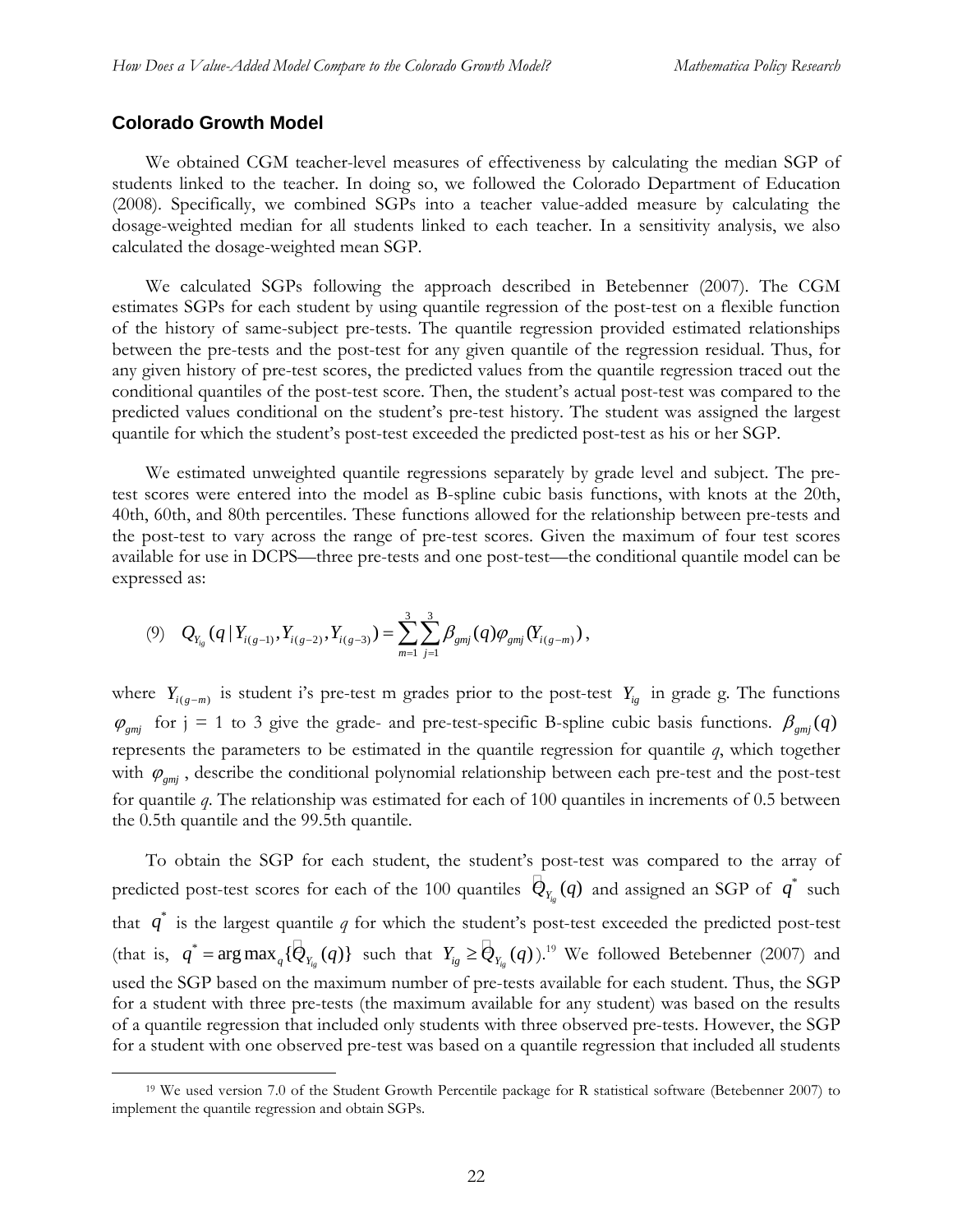with at least one pre-test, though the regression used only information about the most recent pretest. For students with two observed pre-tests, the quantile regression included only students with at least two observed pre-tests and information on the two most recent pre-tests.

The quantile regression included only pre-tests taken in the years immediately prior to the posttest with no gaps and only for students who progressed a single grade level per year during the period with observed pre-tests. We included all 2010–2011 DCPS students meeting these conditions in the quantile regression regardless of whether they were linked to teachers eligible to receive a value-added estimate. We calculated the CGM evaluation scores only for teachers who received a value-added estimate.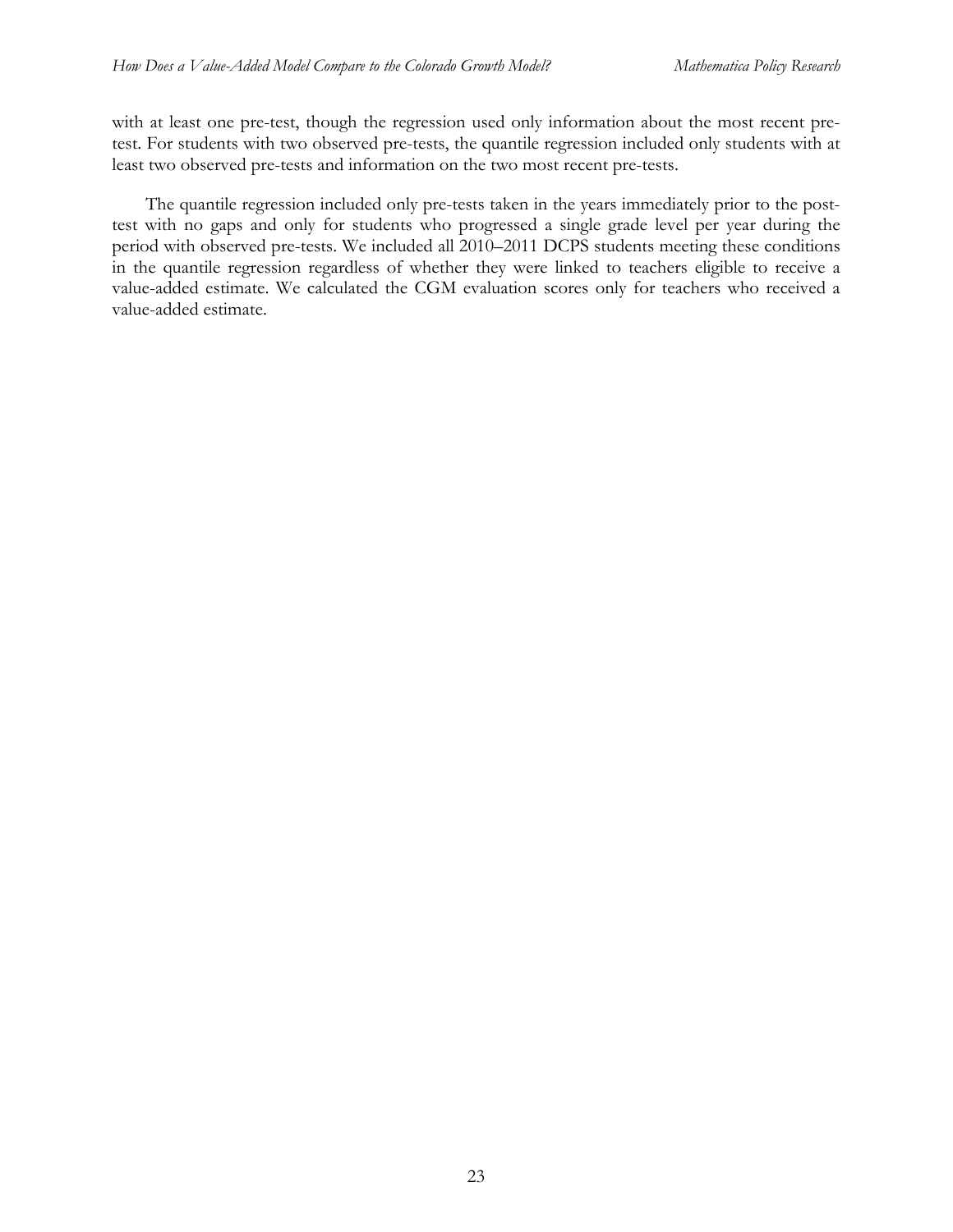# **APPENDIX C: ADDITIONAL RESULTS**

In a sensitivity analysis, we estimated a version of the CGM that—as in the value-added model we estimated—accounts for only one prior same-subject test score.<sup>20</sup> We found no substantial change in the results; the correlation in estimates of teacher effectiveness across models was 0.99 for both math and reading. We also compared results from the one-prior-test-score CGM to the valueadded model and found that they were similar to the comparison of the three-prior-test-score CGM to the value-added model (Table C.1).

#### **Table C.1. How Evaluation Scores Change for Teachers of Disadvantaged Students When Using Alternative Colorado Growth Model Evaluation Scores in Place of a Value-Added Model**

|                                                                                          | Change in Estimates at High Versus Low Level of Student<br>Characteristics (standard deviations of teacher value added) |          |  |  |
|------------------------------------------------------------------------------------------|-------------------------------------------------------------------------------------------------------------------------|----------|--|--|
| Characteristic                                                                           | Math                                                                                                                    | Reading  |  |  |
| Panel A: Median Student Growth Percentile, Accounting for One Prior Test Score           |                                                                                                                         |          |  |  |
| English Language Learner                                                                 | $-0.12*$                                                                                                                | $-0.10*$ |  |  |
| Learning Disability                                                                      | $-0.07$                                                                                                                 | $-0.04$  |  |  |
| Eligible for Free or Reduced-price Lunch                                                 | 0.12                                                                                                                    | 0.08     |  |  |
| Pre-test Score (same-subject)                                                            | $0.23*$                                                                                                                 | $0.17*$  |  |  |
| Panel B: Average Student Growth Percentile, Accounting for up to Three Prior Test Scores |                                                                                                                         |          |  |  |
| English Language Learner                                                                 | $-0.11*$                                                                                                                | $-0.06$  |  |  |
| Learning Disability                                                                      | $-0.14*$                                                                                                                | $-0.09*$ |  |  |
| Eligible for Free or Reduced-price Lunch                                                 | $-0.03$                                                                                                                 | 0.03     |  |  |
| Pre-test Score (same-subject)                                                            | 0.07                                                                                                                    | 0.12     |  |  |
|                                                                                          |                                                                                                                         |          |  |  |

Source: Administrative data from DCPS and the Office of the State Superintendent of Education of the District of Columbia (OSSE).

Notes: The reported estimates give the average difference in evaluation scores for a teacher with more disadvantaged students relative to a teacher with fewer disadvantaged students when switching from a value-added model to the CGM.

> The high level of disadvantage is the 90th percentile of the indicated characteristic; the low level is the 10th percentile. The percentiles are reversed for the pre-test score. The high and low levels of disadvantage are those in Table 1.

> These regression results are not adjusted to account for other characteristics of students included in the value-added model.

> A positive number indicates that a teacher with more disadvantaged students would receive higher evaluation scores from the CGM relative to the value-added model compared to a teacher with fewer disadvantaged students.

\*Statistically significant at the 5 percent level.

<sup>&</sup>lt;sup>20</sup> The value-added model we estimated also accounts for a prior opposite-subject test score.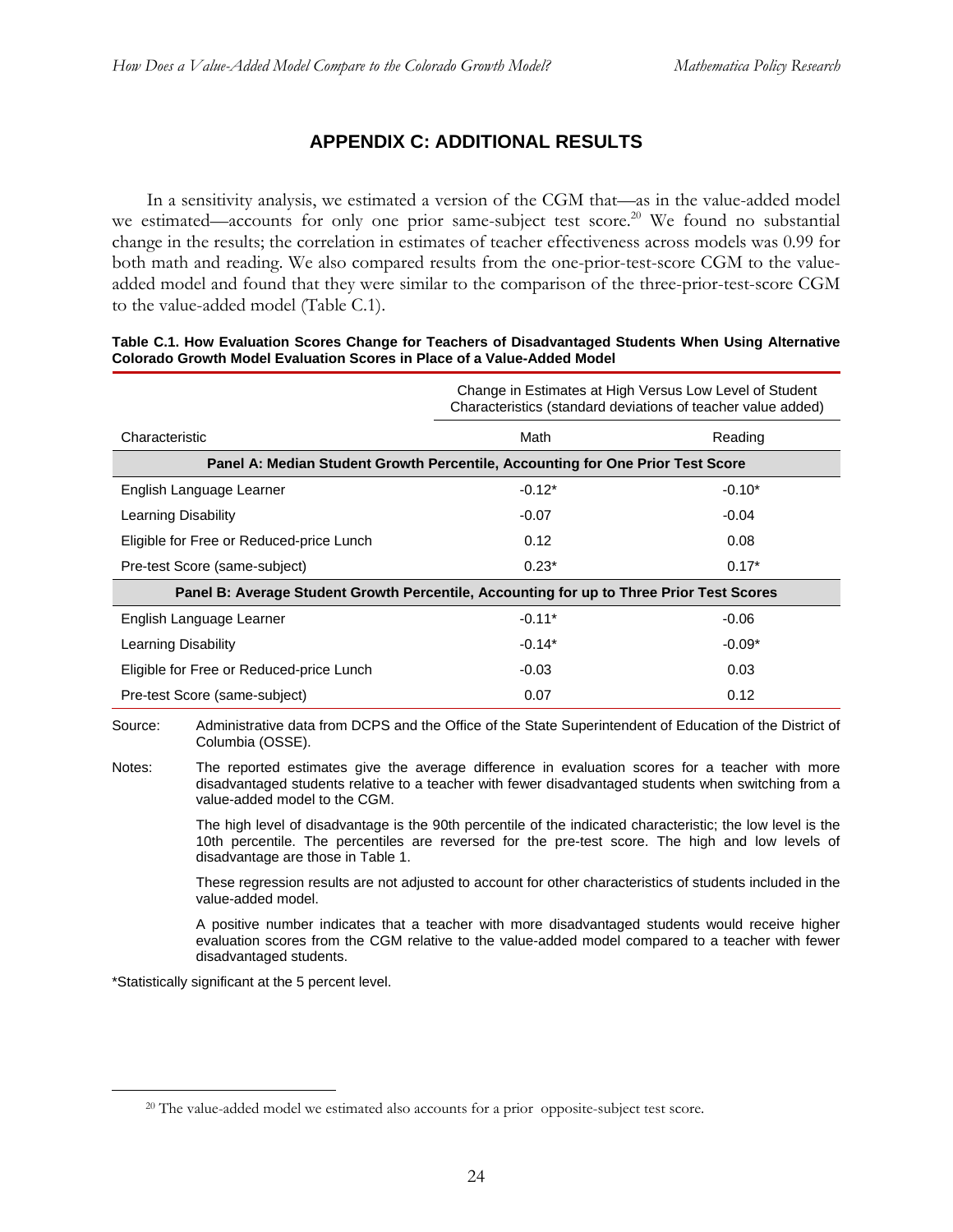In a second sensitivity analysis, we compared the CGM to a type of value-added model in which we used the average of the student-level residuals from a value-added regression model to calculate a teacher's value-added estimate (Table C.2).

#### **Table C.2. How Evaluation Scores Change for Teachers of Disadvantaged Students When Using the Colorado Growth Model in Place of an Average Residual Value-Added Model**

|                                                              | Change in Estimates at High Versus Low Level of Student<br>Characteristics (standard deviations of teacher value added) |          |  |
|--------------------------------------------------------------|-------------------------------------------------------------------------------------------------------------------------|----------|--|
| Characteristic                                               | Math                                                                                                                    | Reading  |  |
| Panel A: Without Adjusting for Other Student Characteristics |                                                                                                                         |          |  |
| English Language Learner                                     | $-0.04$                                                                                                                 | $-0.05$  |  |
| Learning Disability                                          | $-0.25*$                                                                                                                | $-0.17*$ |  |
| Eligible for Free or Reduced-price Lunch                     | $-0.32*$                                                                                                                | $-0.39*$ |  |
| Pre-test Score (same-subject)                                | $-0.20*$                                                                                                                | $-0.33*$ |  |
| <b>Panel B: Adjusting for Other Student Characteristics</b>  |                                                                                                                         |          |  |
| English Language Learner                                     | $-0.02$                                                                                                                 | $-0.03$  |  |
| Learning Disability                                          | $-0.19*$                                                                                                                | $-0.15*$ |  |
| Eligible for Free or Reduced-price Lunch                     | $-0.26*$                                                                                                                | $-0.50*$ |  |
| Pre-test Score (same-subject)                                | $0.41*$                                                                                                                 | 0.30     |  |

Source: Administrative data from DCPS and the Office of the State Superintendent of Education of the District of Columbia (OSSE).

Notes: The reported estimates give the average difference in evaluation scores for a teacher with more disadvantaged students relative to a teacher with fewer disadvantaged students when switching from a value-added model to the CGM.

> The high level of disadvantage is the 90th percentile of the indicated characteristic; the low level is the 10th percentile. The percentiles are reversed for the pre-test score. The high and low levels of disadvantage are those in Table 1.

> A positive number indicates that a teacher with more disadvantaged students would receive higher evaluation scores from the CGM relative to the value-added model compared to a teacher with fewer disadvantaged students.

\*Statistically significant at the 5 percent level.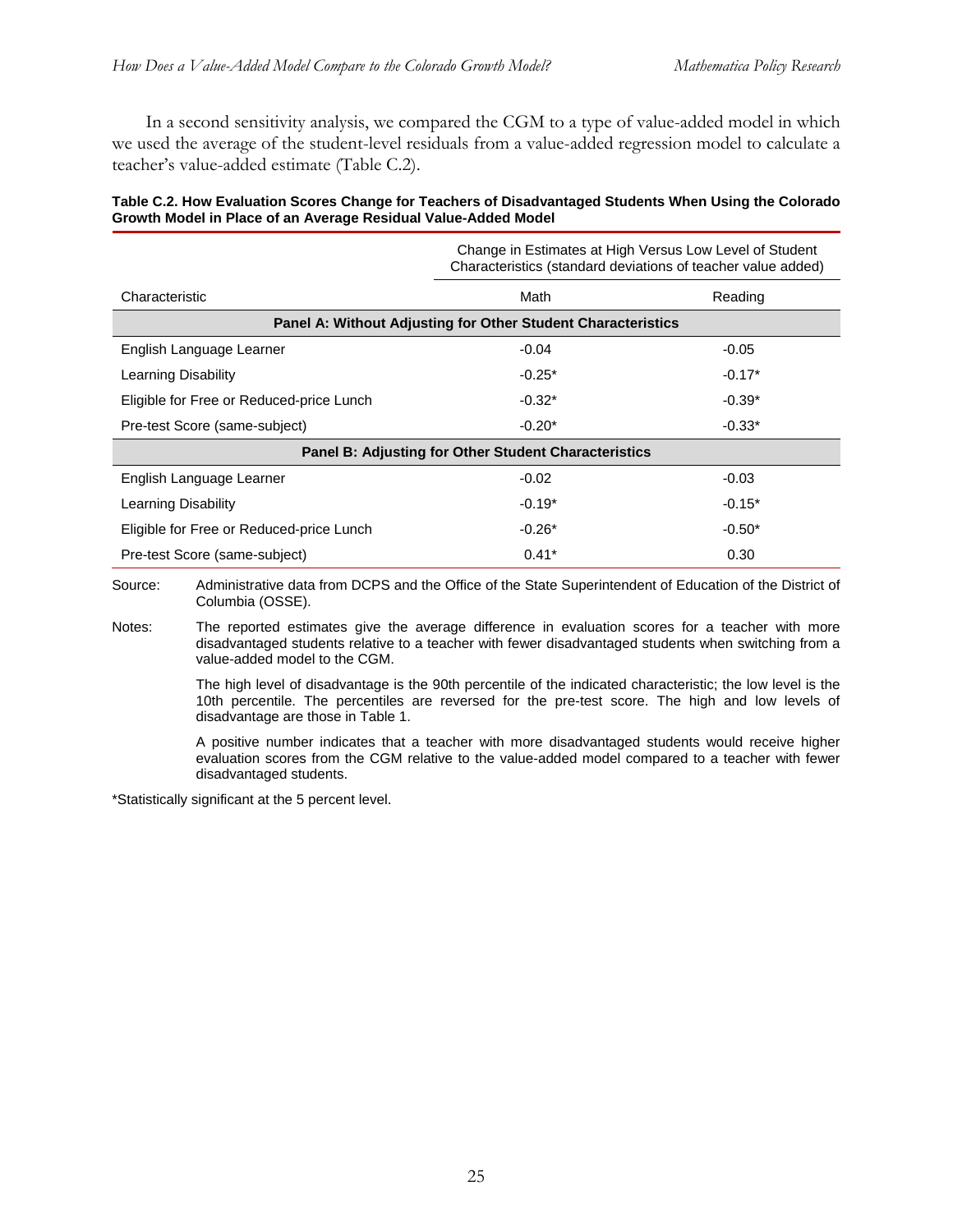We presented some of our main results only for math. In Figures C.1 and C.2, we present results for reading.





- Source: Administrative data from DCPS and the Office of the State Superintendent of Education of the District of Columbia (OSSE).
- Notes: The figure includes data for the 340 reading/ELA teachers in grades 4 through 8 with value-added estimates.

The two sets of evaluation scores are scaled to have a mean of zero and a standard deviation of one.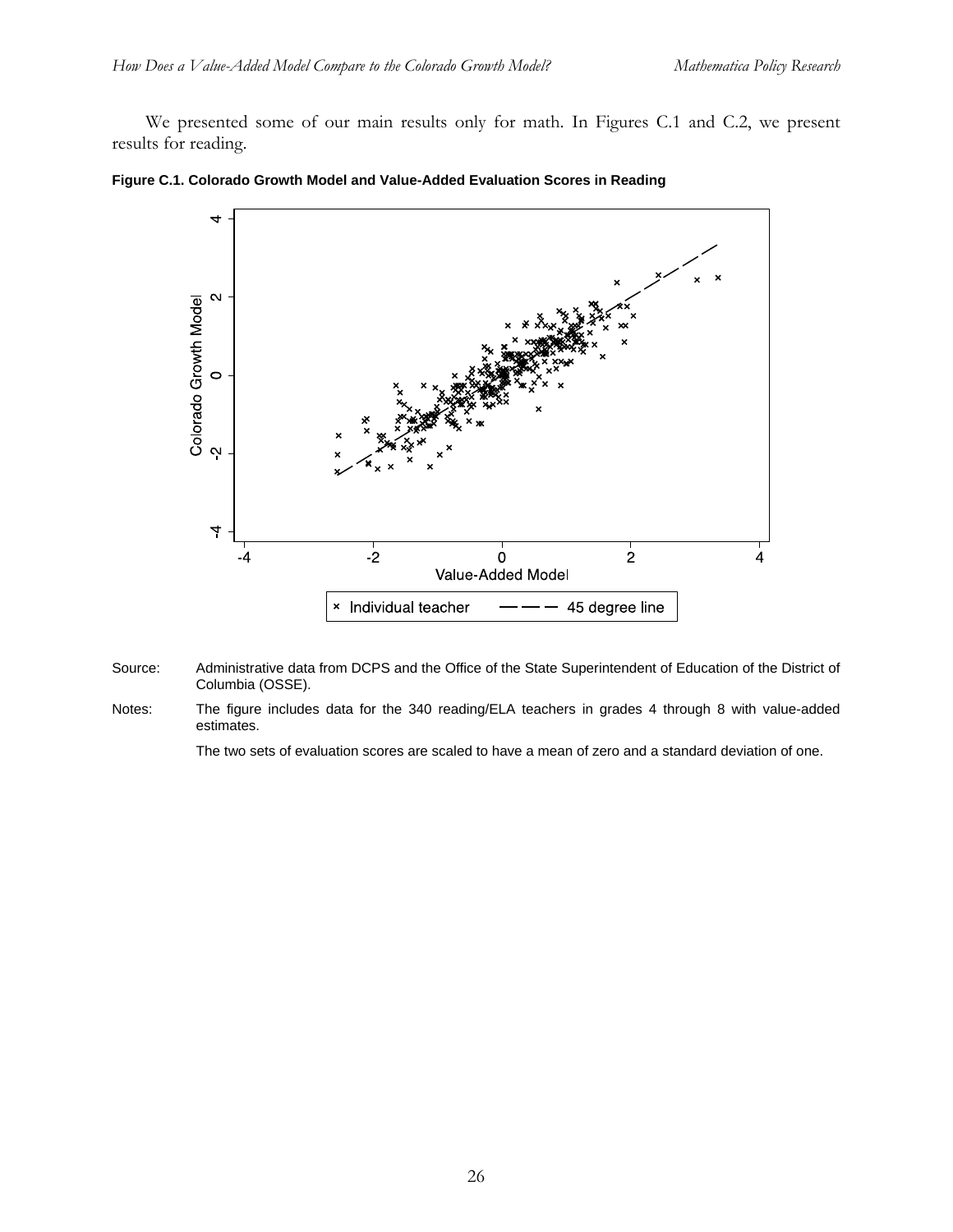#### **Figure C.2. Change in Reading Evaluation Scores When Using the Colorado Growth Model in Place of the Value-Added Model by Average Achievement of Teachers' Students**



- Source: Administrative data from DCPS and the Office of the State Superintendent of Education of the District of Columbia (OSSE).
- Notes: The figure includes data for the 340 reading/ELA teachers in grades 4 through 8 with value-added estimates.

The change is reported in standard deviations of teacher value added.

 A positive change indicates that the teacher would receive higher evaluation scores from the CGM relative to the value-added model.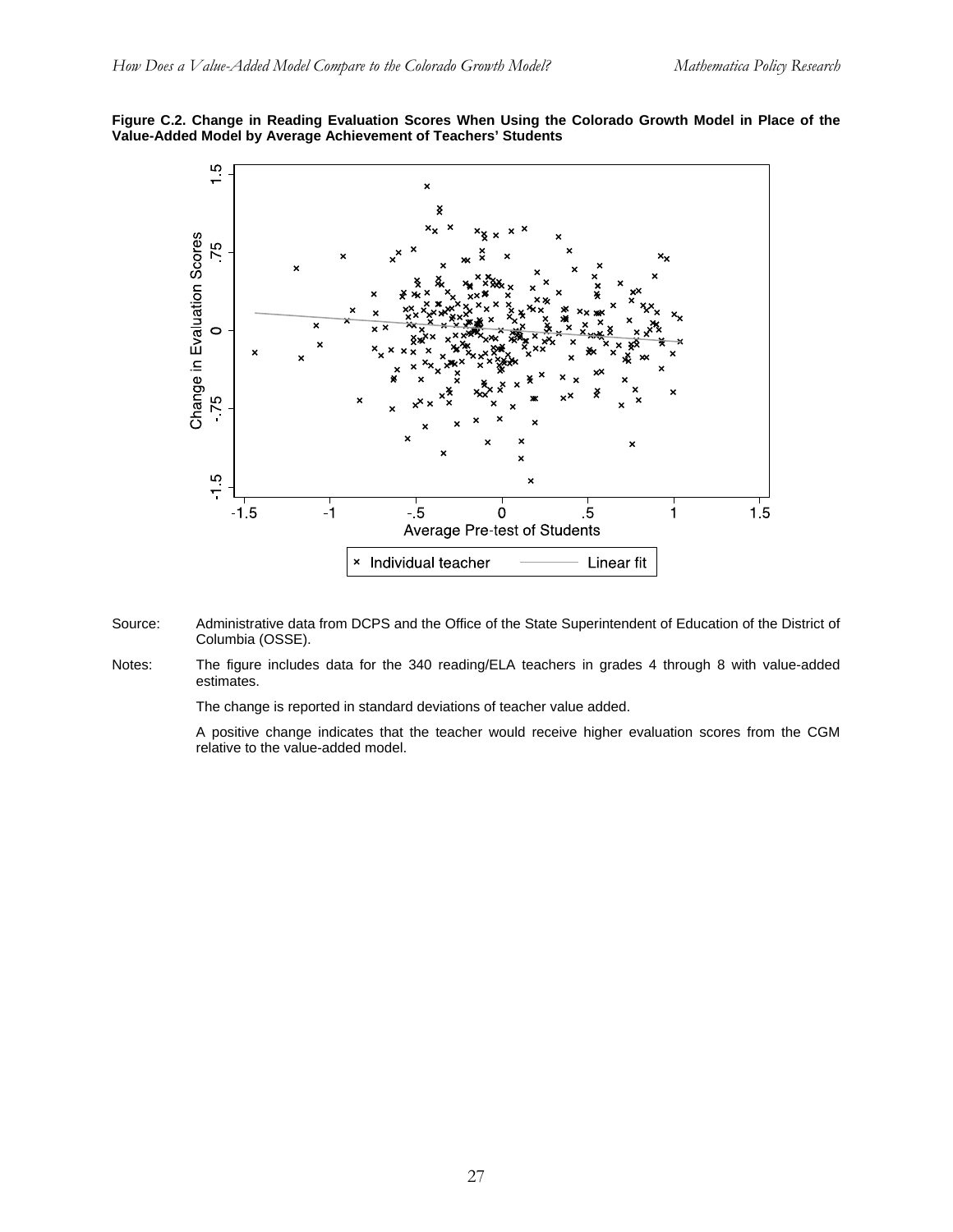# **Authors' Note**

 We thank the Office of the State Superintendent of Education of the District of Columbia (OSSE) and the District of Columbia Public Schools (DCPS) for providing the data for this study. We are grateful to Duncan Chaplin for helpful comments. Juha Sohlberg and Mason DeCamillis provided excellent programming support. The paper was edited by Carol Soble and produced by Jackie McGee. The text reflects the views and analyses of the authors alone and does not necessarily reflect views of Mathematica Policy Research, OSSE, or DCPS. All errors are the responsibility of the authors.

# **About the Series**

 Policymakers require timely, accurate, evidence-based research as soon as it's available. Further, statistical agencies need information about statistical techniques and survey practices that yield valid and reliable data. To meet these needs, Mathematica's working paper series offers policymakers and researchers access to our most current work. For more information about this paper, contact Elias Walsh, researcher, at ewalsh@mathematica-mpr.com, or Eric Isenberg, senior researcher, at ejisenberg@mathematica-mpr.com.